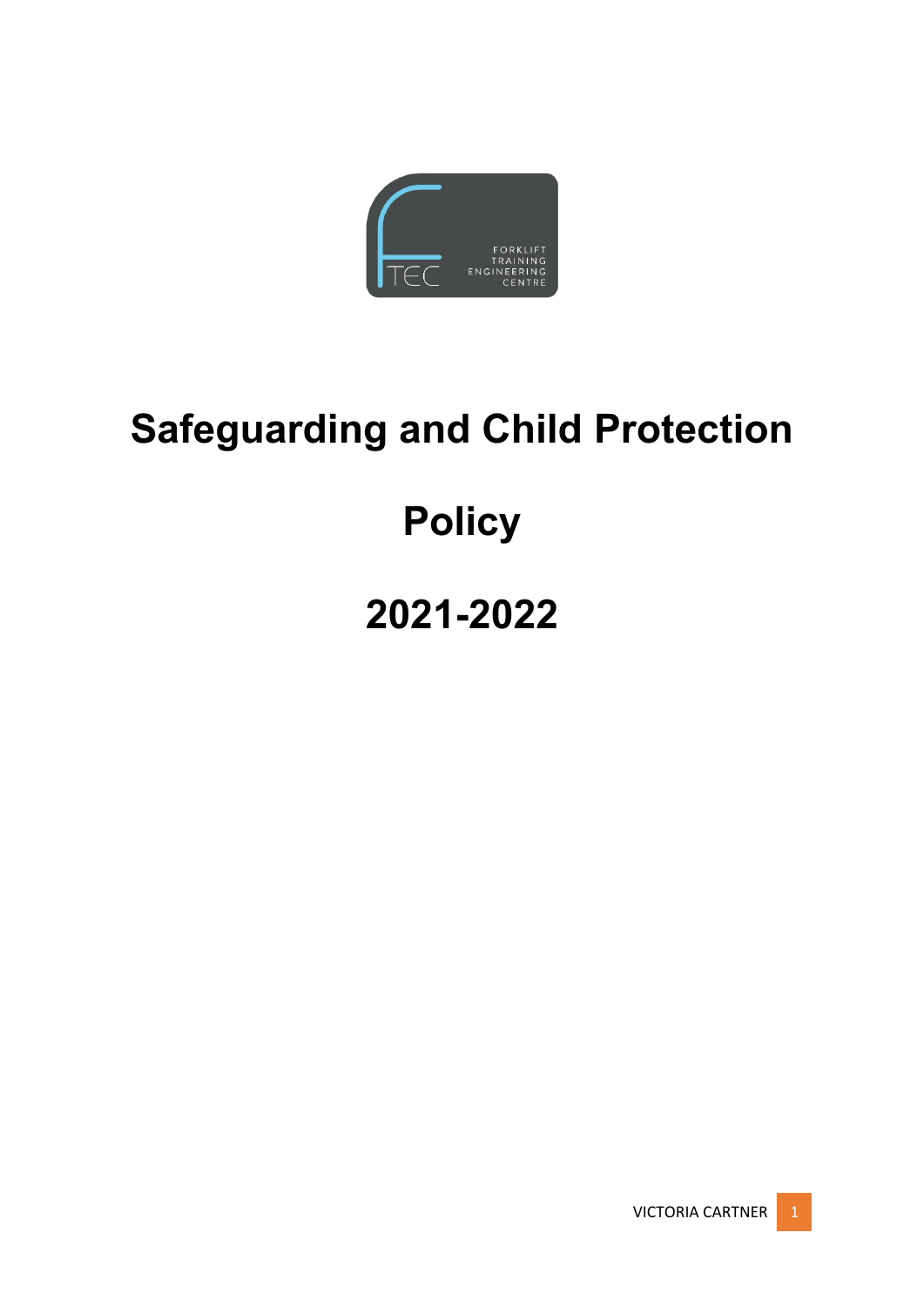

#### **POLICY**

#### **This policy should be read in conjunction with the following policies**

- Apprentice code of conduct
- Recruitment and Selection
- Whistleblowing
- Staff code of conduct
- Visitor code of conduct
- **•** Equality and Diversity
- Bullying and harassment
- Online Safety
- Health and Safety
- Prevent

#### **Definitions**

- **Safeguarding** is defined as: protecting children from maltreatment; preventing impairment of children's health or development; ensuring that children grow up in circumstances consistent with the provision of safe and effective care; and taking action to enable all children to have the best outcomes.
- **Child Protection** refers to the situation where a child is suffering significant harm, or is likely to do so, and action is required to protect that child.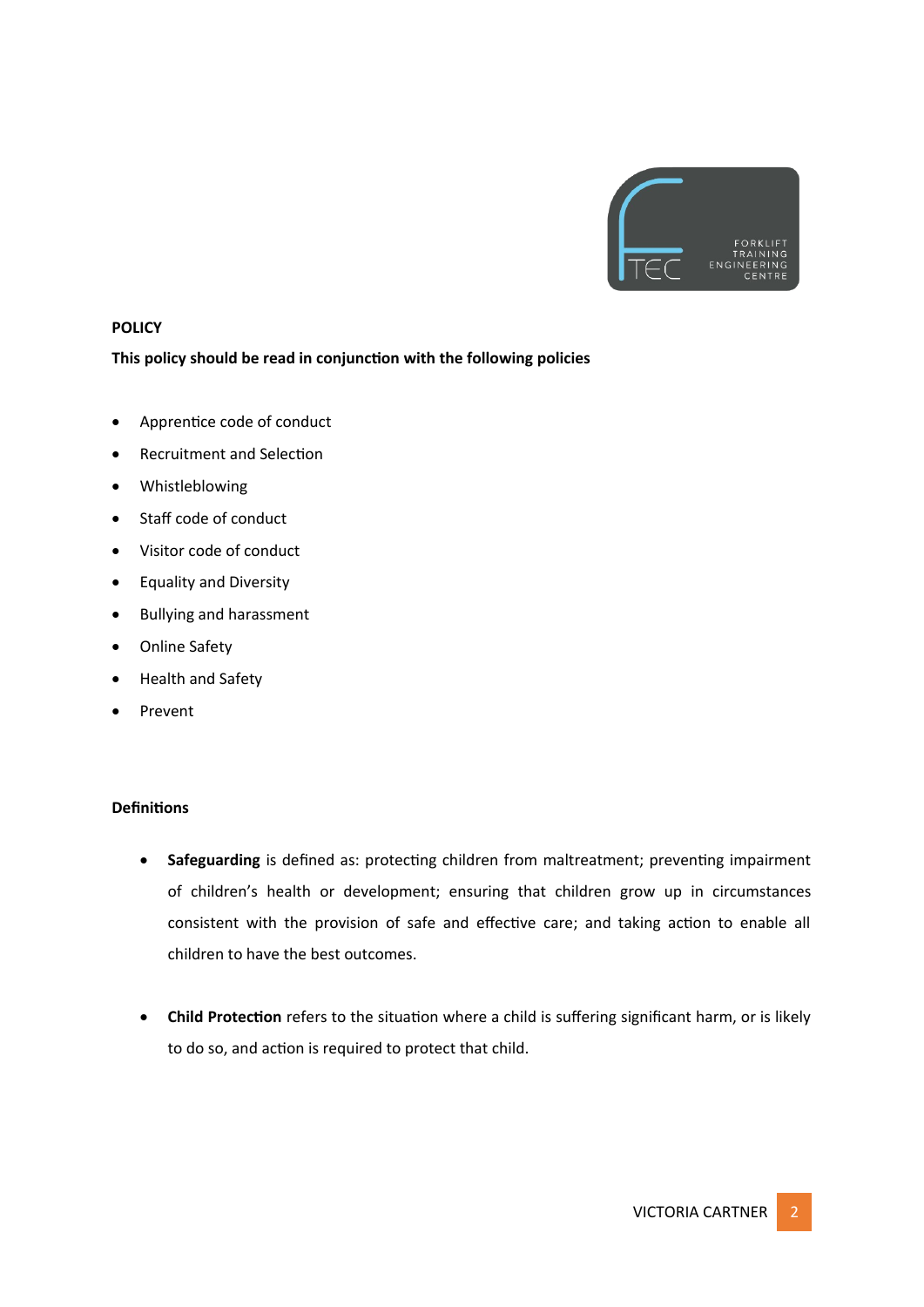

#### **Introduction**

At **F-TEC** safeguarding and promoting the welfare of learners is **everyone's** responsibility. **Everyone** at **F-TEC** who comes into contact with learners, their families and employers have a role to play in safeguarding children. **F-TEC recognises** that we are an important part in the wider safeguarding system. **All staff** will understand and recognise that a one size fits all approach may not be appropriate for all learners and a more personalised or contextualised approach for more vulnerable learners, learners who are victims of abuse and some SEND learners may be needed. In order to fulfil this responsibility effectively, all staff will make sure their approach is learner centred. This means that they will consider, at all times, what is in the **best interests** of the learner.

**F-TEC** is committed to safeguarding and promoting the welfare of learners by:

- The provision of a safe environment in which young people can learn.
- Fulfilling our statutory responsibilities to identify learners who may be in need of extra help or who are suffering, or are likely to suffer, significant harm.
- Working to protect learners from maltreatment, to prevent the impairment of young people's mental and physical health or development
- Always taking action to enable all learners to have the best outcomes

All action taken by **F-TEC** will be in accordance with:

**Current legislation and Statutory guidance:**

**Working Together to Safeguard Children (2018)** which sets out the multiagency working arrangements to safeguard and promote the welfare of children and young people and protect them from harm; in addition, it sets out the statutory roles and responsibilities of educational settings.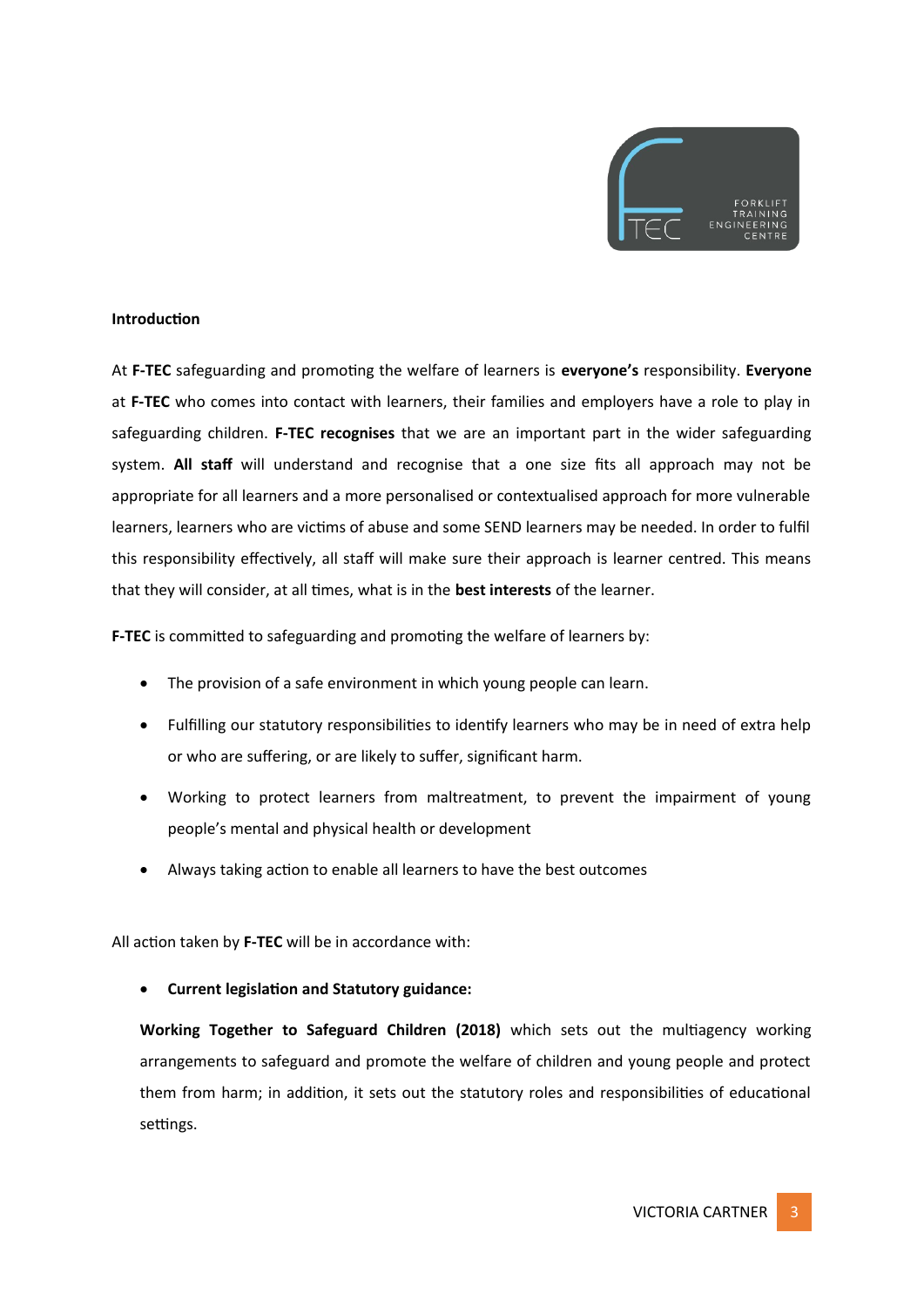

**Keeping Children Safe in Education (2021)** is statutory guidance issued by the Department for Education which all educational settings must have regard to when carrying out their duties to safeguard and promote the welfare of children.

**The Teacher Standards 2012** state that teachers, should safeguard children's wellbeing and maintain public trust in the teaching profession as part of their professional duties.

All staff at **F-TEC** has a duty and responsibility to safeguard young people attending our training centre, irrespective of their role:

- All staff will be responsible for identifying concerns early and providing help for young people, to prevent concerns from escalating to a point where intervention would be needed via a statutory assessment under the Children Act 1989; i.e., Section 17 (Children in Need) and Section 47 (a child suffering harm, or likely to suffer significant harm). These concerns will be discussed with F-TEC's Designated Safeguarding Lead (DSL) or their deputy.
- All staff will be aware of the process and principles for sharing information within F-TEC which supports safeguarding.
- All staff should be aware of the local early help process and understand their role within it.
- The most important consideration is whether sharing information is likely to safeguard and protect a learner. **Any staff member** who has a concern about a learner's welfare should follow the F-TEC referral processes.
- All staff will be aware that safeguarding incidents and/or behaviours can be associated with factors outside the training centre and/or can occur between young people outside of these environments. All staff, but especially the designated safeguarding lead (and deputies) will consider whether learners are at risk of abuse or exploitation in situations outside the home. Extra-familial harms take a variety of different forms and children can be vulnerable to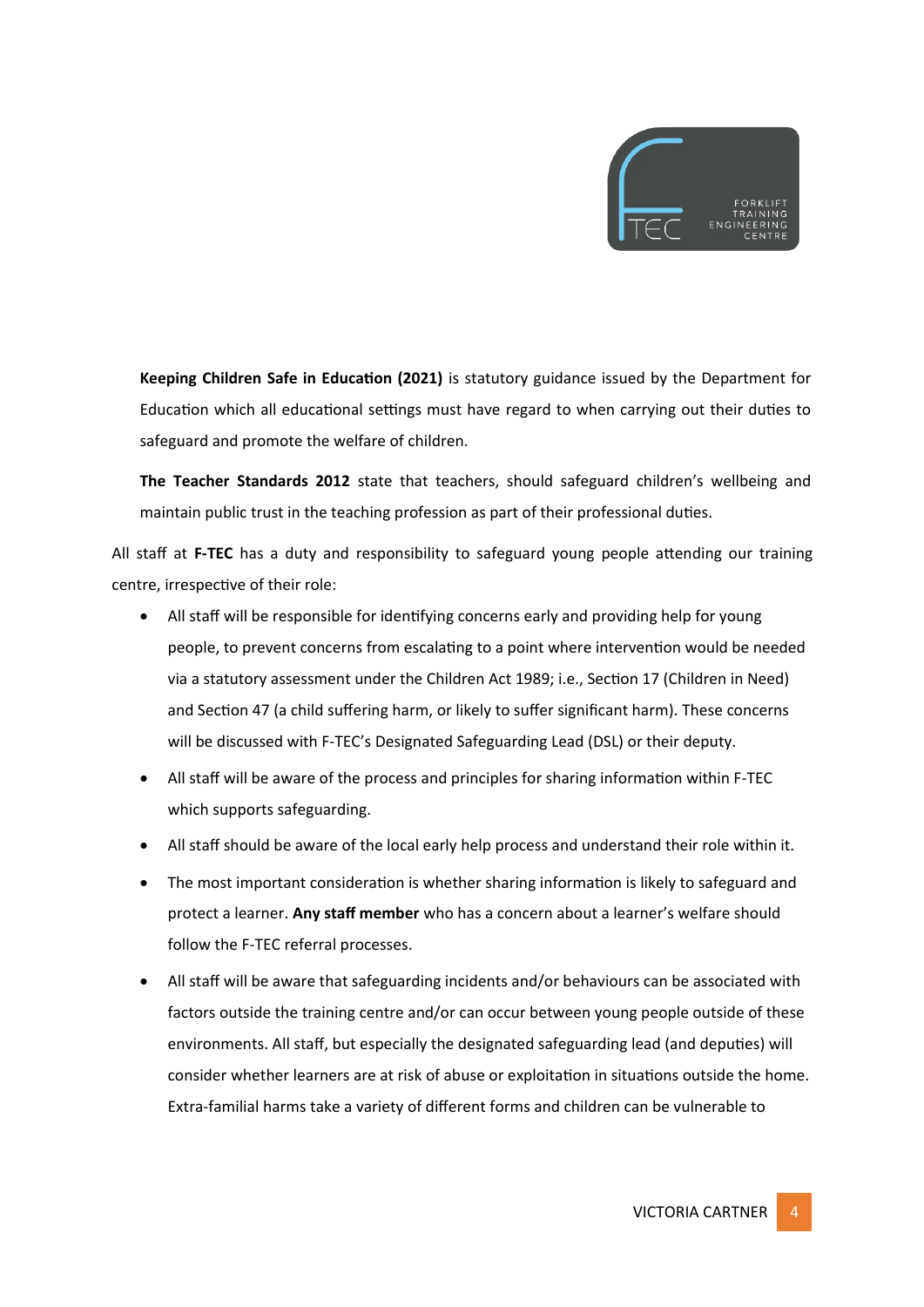

multiple harms including (but not limited to) sexual exploitation, criminal exploitation, and serious youth violence.

#### **Equalities Statement**

We are committed to anti-discriminatory practice and recognise young people and families' diverse circumstances. We ensure that all learners have the same protection, regardless of ethnicity, nationality, age, gender, race, economic condition, disability, and religion. With regards to safeguarding we will consider our duties under the Equality Act 2010 in relation to making reasonable adjustments, non-discrimination, and our Public Sector Equality Duty.

#### **Overall Aims**

This policy will contribute to the safeguarding of learners by:

- Clarifying standards of behaviour for staff and learners.
- Contributing to the establishment of a safe, resilient, and robust safeguarding ethos in the centre, built on mutual respect, and shared values
- Teaching learners about safeguarding, including online safety, through teaching and learning opportunities, as part of a broad and balanced curriculum
- Alerting staff to the signs and indicators of safeguarding issues including abuse and neglect
- Developing staff awareness of the causes and consequences of abuse and neglect
- Developing staff awareness of the risks and vulnerabilities their learners face by addressing concerns at the earliest possible stage
- Reducing the potential risks learners face of being exposed to violence, extremism, exploitation, or victimisation.
- Working in partnership with learners, parents, employers, and agencies.

This policy will contribute to supporting the learners at F-TEC by:

- Identifying and protecting the most vulnerable
- Taking a contextual safeguarding approach to understanding the risks presenting to young people outside the family home, taking into consideration extra familial harm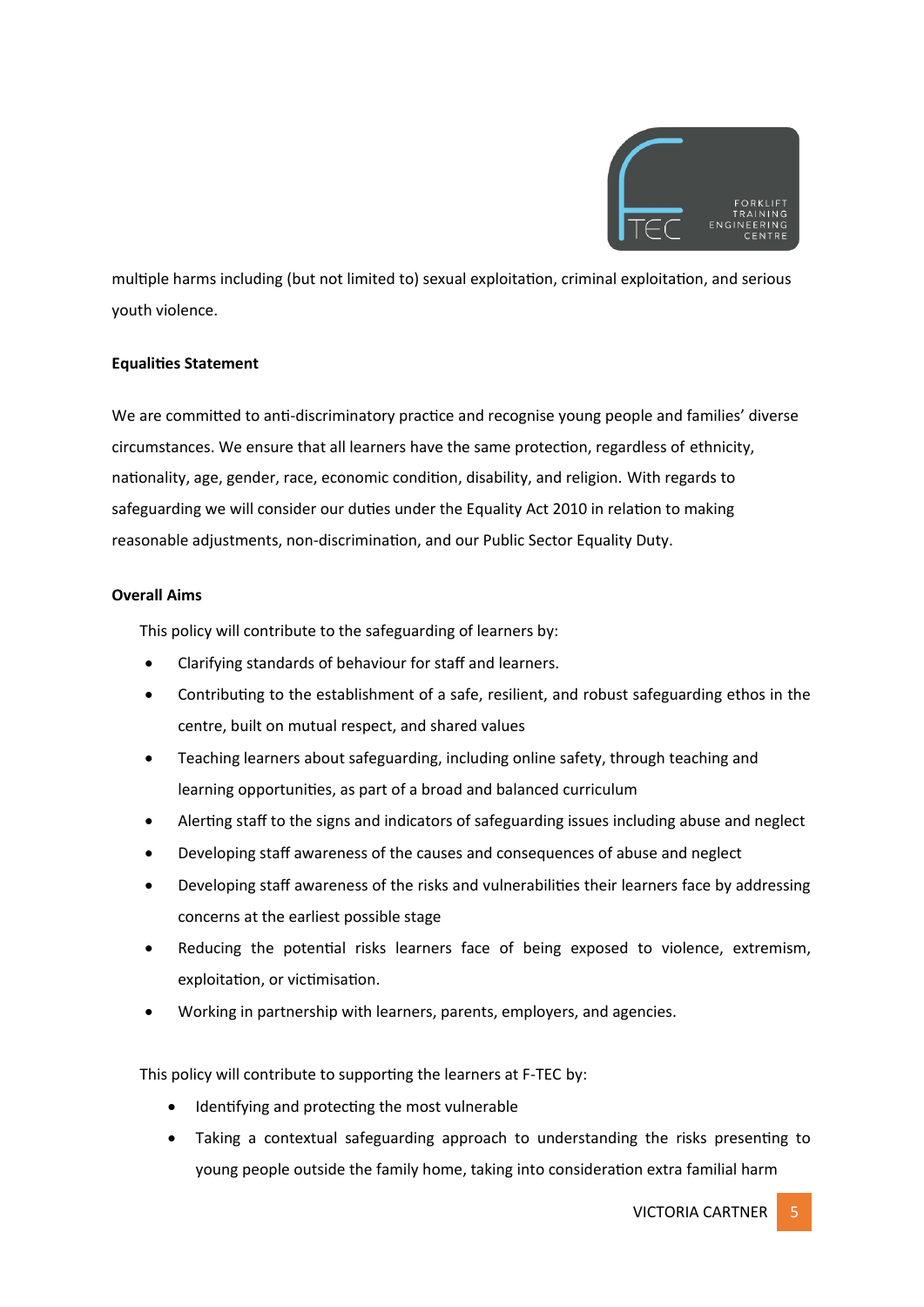

- Taking seriously the risks presented to children by children, with particular vigilance for child-on-child sexual harassment and sexual violence
- Assessing individual needs where possible
- Designing plans to meet those needs.

#### **Expectations**

All staff will:

- Be familiar with this safeguarding policy, in addition to this all staff will be aware of the systems in place which support safeguarding including reading the Behaviour Policy; the Staff Behaviour Policy (code of conduct); and the role of the Designated Safeguarding Lead (DSL).
- Be subject to Safer Recruitment processes and checks, whether they are new staff, supply staff, contractors, volunteers etc.
- All staff will read and understand Part 1 or Annex A of statutory guidance Keeping Children Safe in Education (2021). Those working directly with learners will also read Annex B.
- Be involved, where appropriate, in the implementation of, integrated support plans, child in need plans and inter-agency child protection plans
- Know who and how to contact the DSL and any deputies, responsible for safeguarding.
- Be alert to signs and indicators of possible abuse and neglect or at risk of harm and be able to identify vulnerable learners and take action to keep them safe.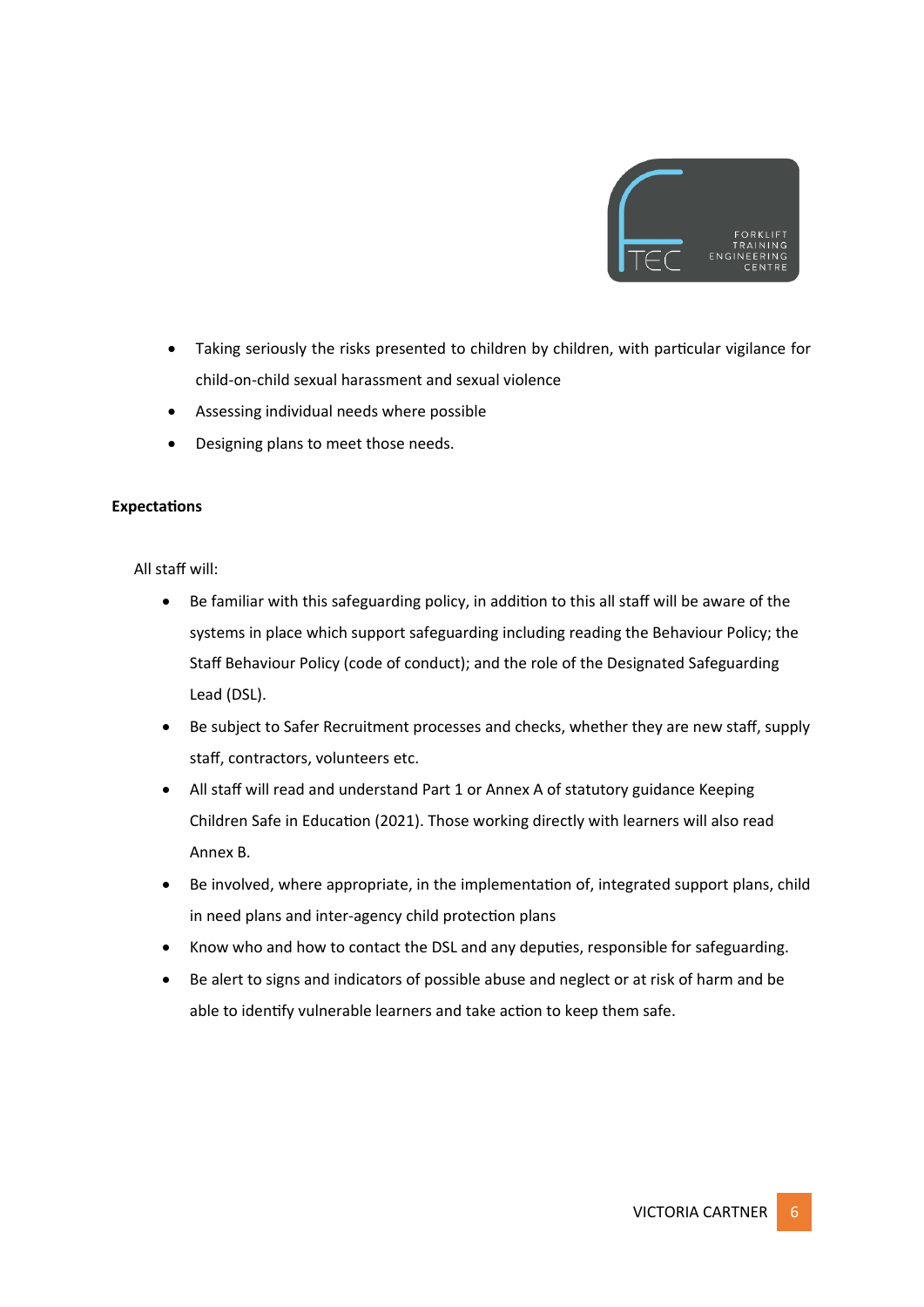

Information or concerns about learners will be shared with the DSL where it includes those:

- who need a social worker and may be experiencing abuse or neglect?
- requiring mental health support,
- may benefit from early help
- where there is a radicalisation concern
- where a crime may have been committed
- where there is the potential for peer-on-peer abuse/child on child sexual harassment or sexual violence
- Be clear as to the training centres policy and procedures with regard to peer-on-peer abuse, and learners requiring mental health support
- Record concerns appropriately and in a timely manner by using the setting's safeguarding systems.
- Are aware of the need to raise to the senior leadership team any concerns they have about safeguarding practices within the training centre.
- Adhere to F-TEC's Staff Code of Conduct and behaviour management policies.
- Have the skills, knowledge and understanding to keep looked after children and previously looked after children safe.
- Be aware of signs of abuse or neglect and the additional barriers to recognising abuse and neglect in young people with Special Educational Needs and Disabilities (SEND) and those with relevant health conditions.
- Be aware of their legal responsibility to report cases of FGM to the police. Whilst all staff should speak to the designated safeguarding lead (or deputy) with regard to any concerns about female genital mutilation (FGM), there is a specific **legal** duty on **trainers.** If a **trainer**, in the course of their work in the profession, discovers that an act of FGM appears to have been carried out on a girl under the age of 18, the trainer **must** report this to the police (KCSIE 2021)
- Regulated professionals have a mandatory reporting duty to report cases of known FGM. Trainers are considered regulated professionals. The duty requires that they themselves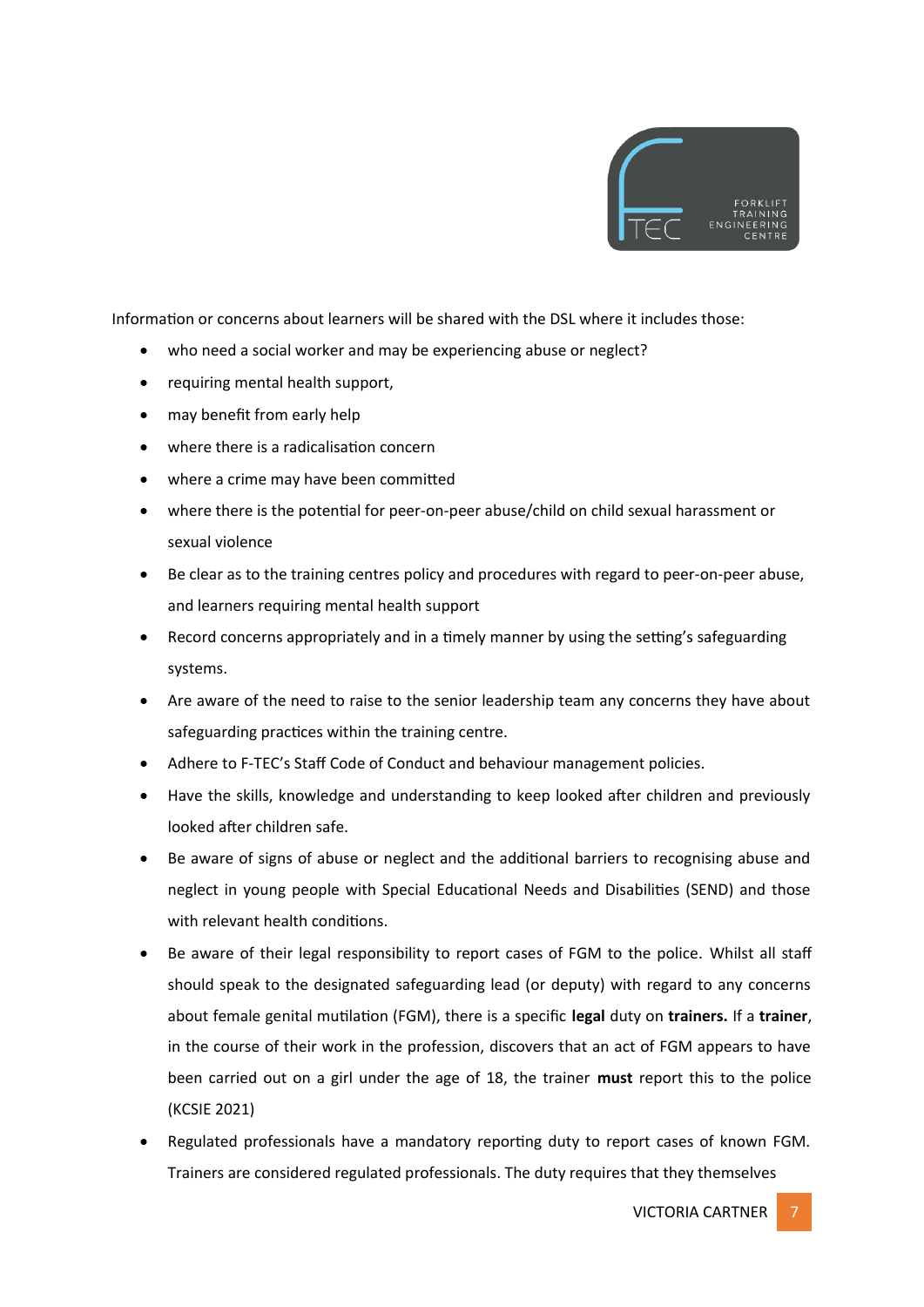

- report known incidents to the police. This cannot be delegated to the Designated Safeguarding Lead
- Report their concerns to the DSL if they think a learner may be at risk of radicalisation or involvement in terrorism.
- Aware that up skirting is now a criminal offence.
- Aware of F-TEC whistleblowing procedures and policy.
- Allegations regarding foster carers or anyone in a position of trust working or volunteering with young children should be referred to the LADO on the day that the allegation is reported. The allocated social worker should also be informed on the day. F-TEC should not undertake any investigation unless the LADO advises this. Where a staff member feels unable to raise an issue with the senior leadership team or feels that their genuine concerns are not being addressed, other whistleblowing channels may be open to them:
	- o General guidance can be found at:
	- o Advice on whistleblowing<https://www.gov.uk/whistleblowing>
	- o The NSPCC whistleblowing helpline is available for staff who do not feel able to raise concerns regarding child protection failures internally. Staff can call: 0800 028 0285 – line is available from 8:00 AM to 8:00 PM, Monday to Friday and Email: [help@nspcc.org.uk.](mailto:help@nspcc.org.uk)

**If a learner is in immediate danger or is at risk of harm, a referral should be made to MASH and/or the police immediately**. Anyone can make a referral. Where referrals are not made by the DSL, the DSL should be informed, as soon as possible, that a referral has been made. See [When to Call the Police](https://www.npcc.police.uk/documents/Children%20and%20Young%20people/When%20to%20call%20police%20guidance%20for%20schools%20and%20colleges.pdf)

#### **Role of the Designated Safeguarding Lead (DSL)**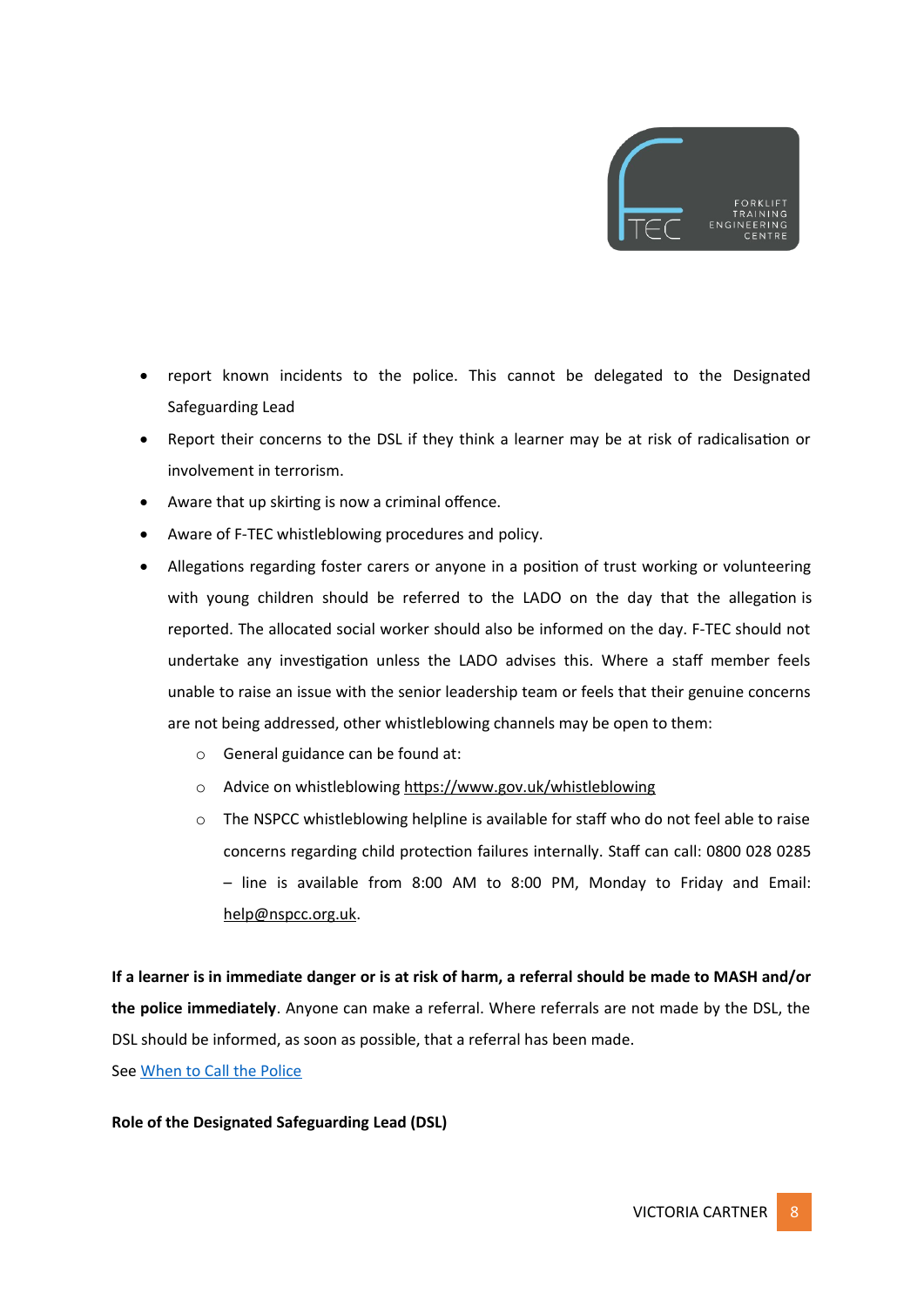

The Designated Safeguarding Lead (DSL) is a senior member of staff, who undertakes lead responsibility for safeguarding and child protection within the training centre. Details of our DSL and Deputy DSL are:

DSL – Victoria Cartner, [vickicartner@f-tec.org.uk](mailto:vickicartner@f-tec.org.uk) Office: 01793 686182 Mobile 07425 783919. Deputy DSL - Joanne Carter [support@f-tec.org.uk](mailto:support@f-tec.org.uk) Office: 01793 686182 and can be found on **F-TEC website**, our newsletters and notice boards.

Whilst the activities of the DSL can be delegated to appropriately trained deputies, the ultimate **lead responsibility** for safeguarding child protection remains with the DSL.

The DSL and DDSL at **F-TEC** have the appropriate training, knowledge, and skills to carry out this substantive role, this includes training on the Prevent Duty. The safeguarding team at F-TEC understand the importance of providing information and support to young children's social care in order to safeguard and promote the welfare of young people. They also understand the impact that adversity and trauma can have, including on young people's behaviour, mental health, and wellbeing.

The broad areas of responsibility for the DSL are:

- **Liaise** with the local authority and other agencies.
- **To hear** the voice and views of learners, by developing a culture of listening to young people, taking account of their wishes and feelings
- **Ensuring staff** understand the difficulties some learners may have in approaching staff about their circumstances and fostering a culture within F-TEC to overcome any barriers
- **Provide** advice and support to staff regarding child welfare, safeguarding and child protection matters.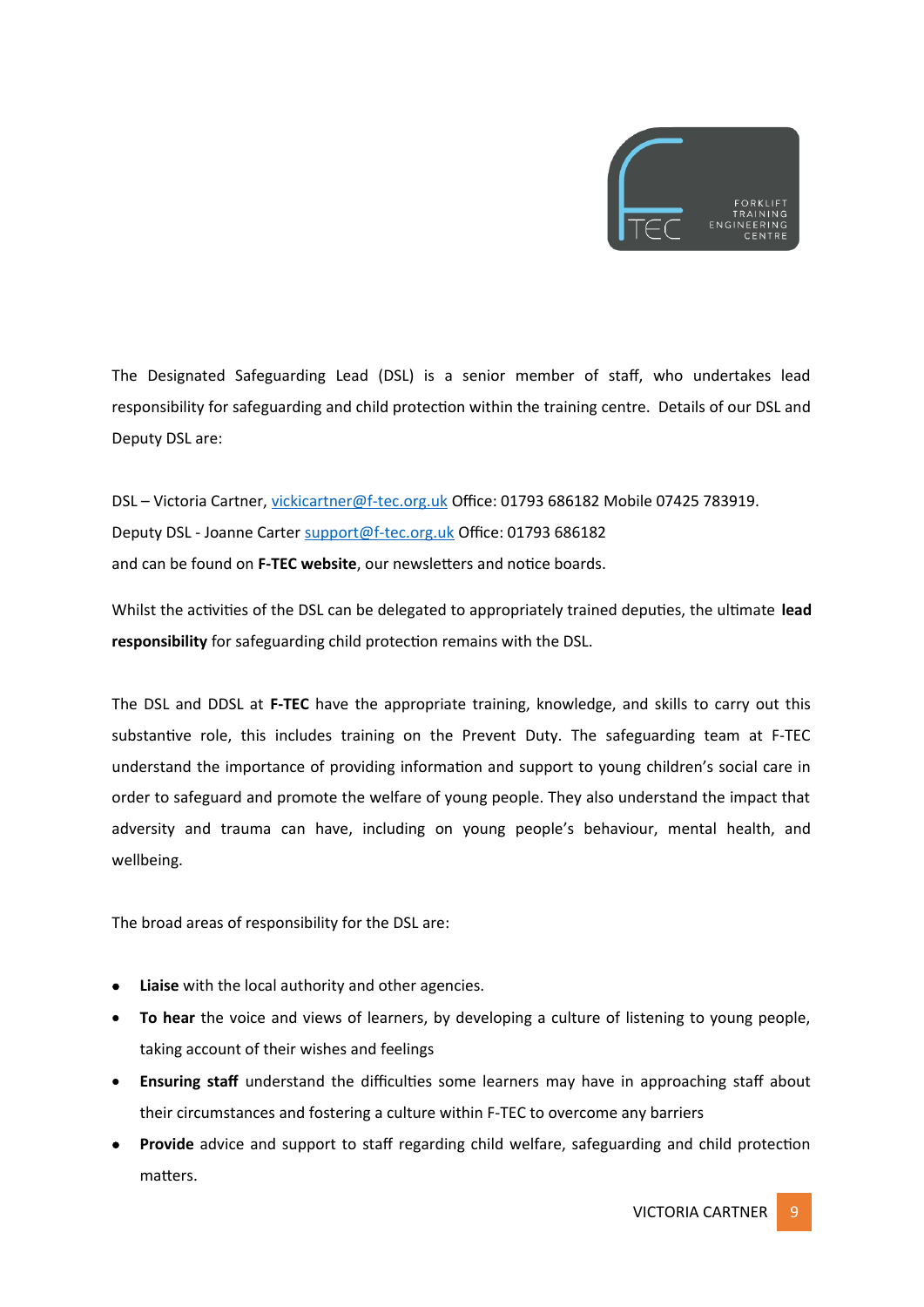

- **Liaise** with staff, especially trainers, support staff, on matters of safety, safeguarding and welfare, including online and digital safety.
- **Refer cases and managing referrals** to other agencies to ensure a learner's needs are considered holistically including: the local authority children's social care in cases of suspected abuse; The Prevent Policing team where there is a radicalisation concern; the Disclosure and Barring Service in cases where a person is dismissed or left due to risk/harm to a child and the Police in cases where a crime may have been committed in relation to safeguarding. The DSL will also support and advise other staff in making referrals to other agencies:
- **Refer** cases to the Police as required [When to Call the Police](https://www.npcc.police.uk/documents/Children%20and%20Young%20people/When%20to%20call%20police%20guidance%20for%20schools%20and%20colleges.pdf)
- **Work with others** to fulfil statutory responsibilities in relation to young people subject to a child protection plan by attending child protection conferences and implementing the multiagency child protection plan; and when required, liaise with the case manager and the Local Authority Designated Officer (LADO) in relation to child protection cases which concern a staff member.
- **Promote** supportive engagement with parents and/or carers and employers in safeguarding and promoting the welfare of young people, including where families may be facing challenging circumstances
- **Work** with relevant staff, including senior leaders, taking lead responsibility for promoting educational outcomes by knowing the welfare, safeguarding and child protection issues that learners may be experiencing, or have experienced, and identifying the impact that these issues might be having on a learner's attendance, engagement, and achievement at **F-TEC**
- **Ensuring** the staff at F-TEC know the cohort of learners who have or had a social worker, and they understand the academic progress and attainment whilst maintaining a culture of high aspirations for these learners**.** Supporting teaching staff to provide additional -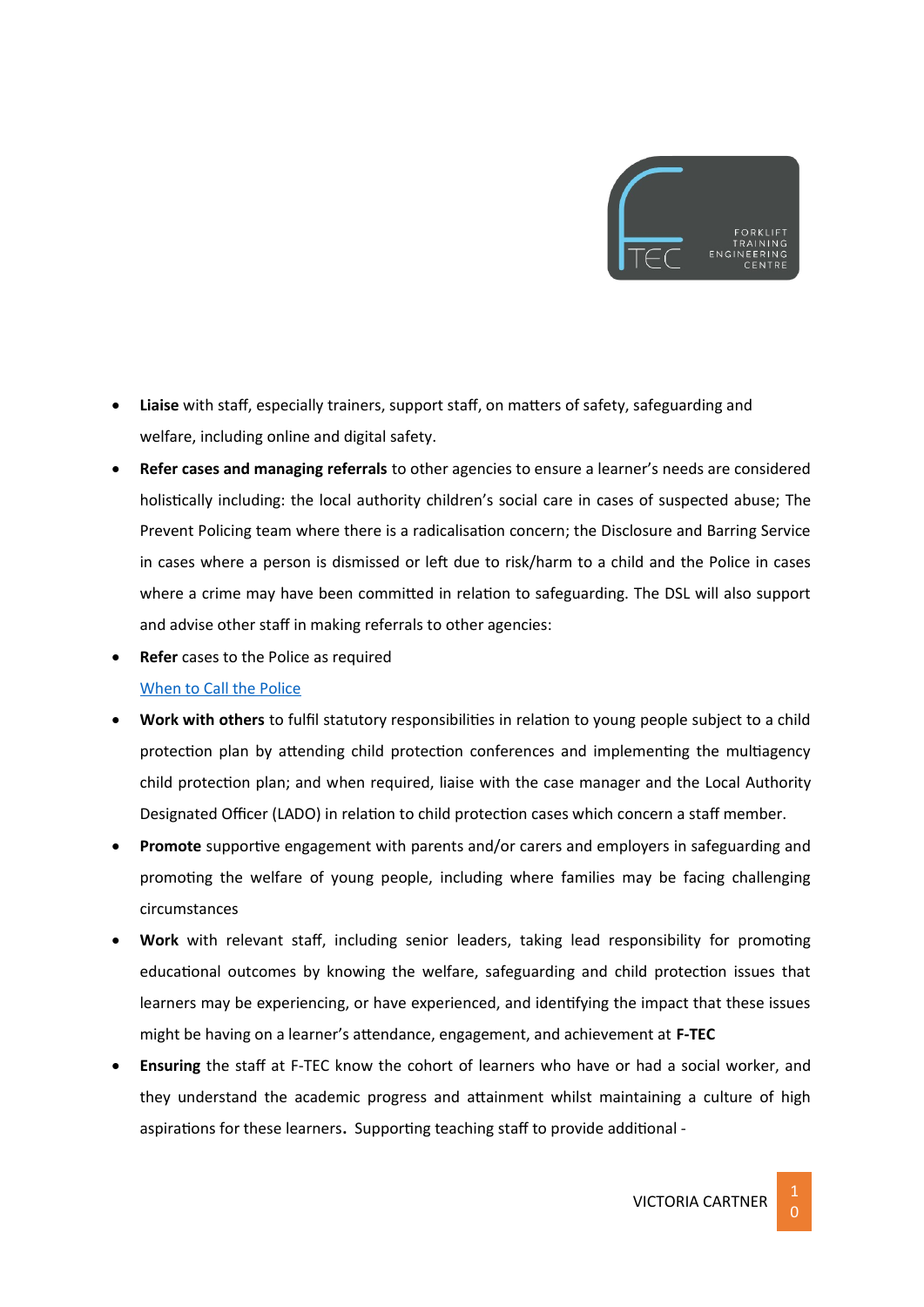

- academic support or reasonable adjustments to help these learners to reach their potential.
- **Ensure** staff at **F-TEC** understand that although statutory intervention may have ended for a learner that there may be a lasting impact on the learners' educational outcomes
- **The** DSL will act as a single point of contact for all matters of safeguarding and advice for staff, volunteers, and Directors.
- **Undertake Training** to ensure the DSL (and any deputies) has the knowledge and skills required to carry out the role (updated every 2 years). Further knowledge and skills should be updated at regular intervals and shared with relevant parties as appropriate.
- **Ensure** every member of staff at **F-TEC** has access to the safeguarding and child protection policies and associated practices are known, understood, and used appropriately. This includes part time and new staff.
- Provide an annual report to the board of Directors/governors on safeguarding and child protection activity within the Training centre.
- **Manage safeguarding** information confidentially and safely through:
- **Ensuring** that learner protection records are kept up to date, and records are clear and comprehensive, that the record contains details of how concerns were followed up and resolved and that records note all actions taken and decisions made including outcomes.
- That safeguarding records are shared **within 5 days** of a learner leaving F-TEC with a signed receipt being obtained
- The DSL will understand that a lack of information about a learner's circumstances can impact on a learner's safety, welfare, and educational outcomes, by providing information in a timely manner this will ensure the receiving school/college/educational setting can put in place the right support to safeguard this learner and help them to thrive. The DSL will share information in advance to the DSL at the new education setting prior to the learner leaving to enable support to be available to safeguard them.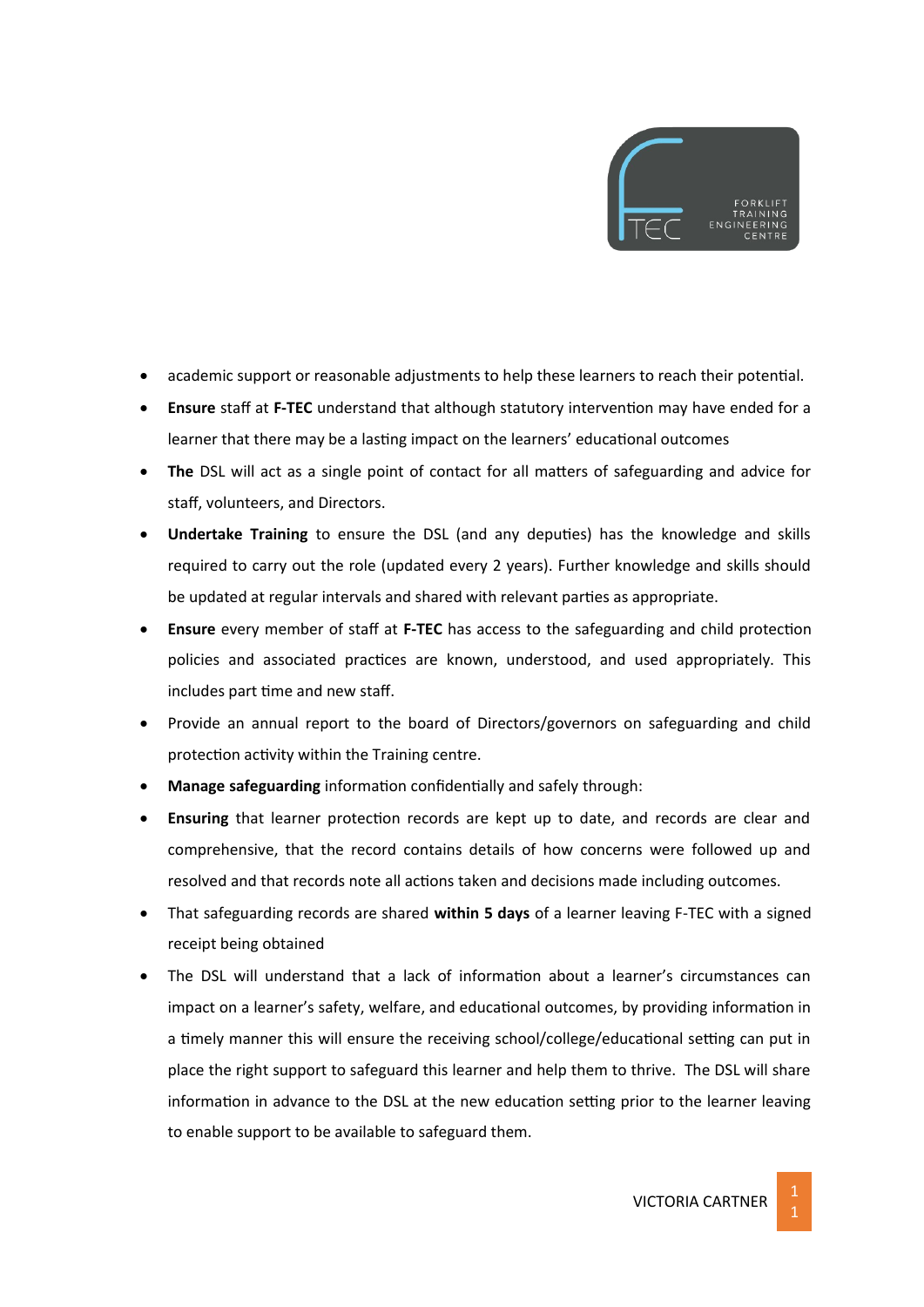

- **Availability** of the DSL (or any deputies) during term time and training hours will be ensured for staff in the training centre to discuss any safeguarding concerns
- **Ensure** appropriate safeguarding cover and availability during term time/ any out of hours
- **Help** promote educational outcomes by sharing information about vulnerable learners with relevant staff. This includes ensuring that staff:
	- o know who these learners are,
	- $\circ$  understand their academic progress and attainment and maintain a culture of high aspirations for this cohort.
	- o are supported to identify the challenges that learners in this group might face
	- o make reasonable adjustments so that they act to best support these learners.

The role of the DSL is explained in more detail in KCSIE 2021- Annex C.

#### **7. Management Committee**

The Management Committee at **F-TEC** will ensure that there is a whole training centre approach to safeguarding by ensuring safeguarding is at the forefront and underpins all relevant processes and policies. These systems, policies and processes will be readily available and easy to understand.

The management Committee at **F-TEC** will ensure that there is a senior board member with responsibility for **F-TEC's** safeguarding arrangements and that member of staff from the senior leadership team is appointed to the role of Designated Safeguarding Lead (DSL). They will also ensure that the DSL has the additional time, funding, training, resources and support they need to carry out this substantial role effectively.

2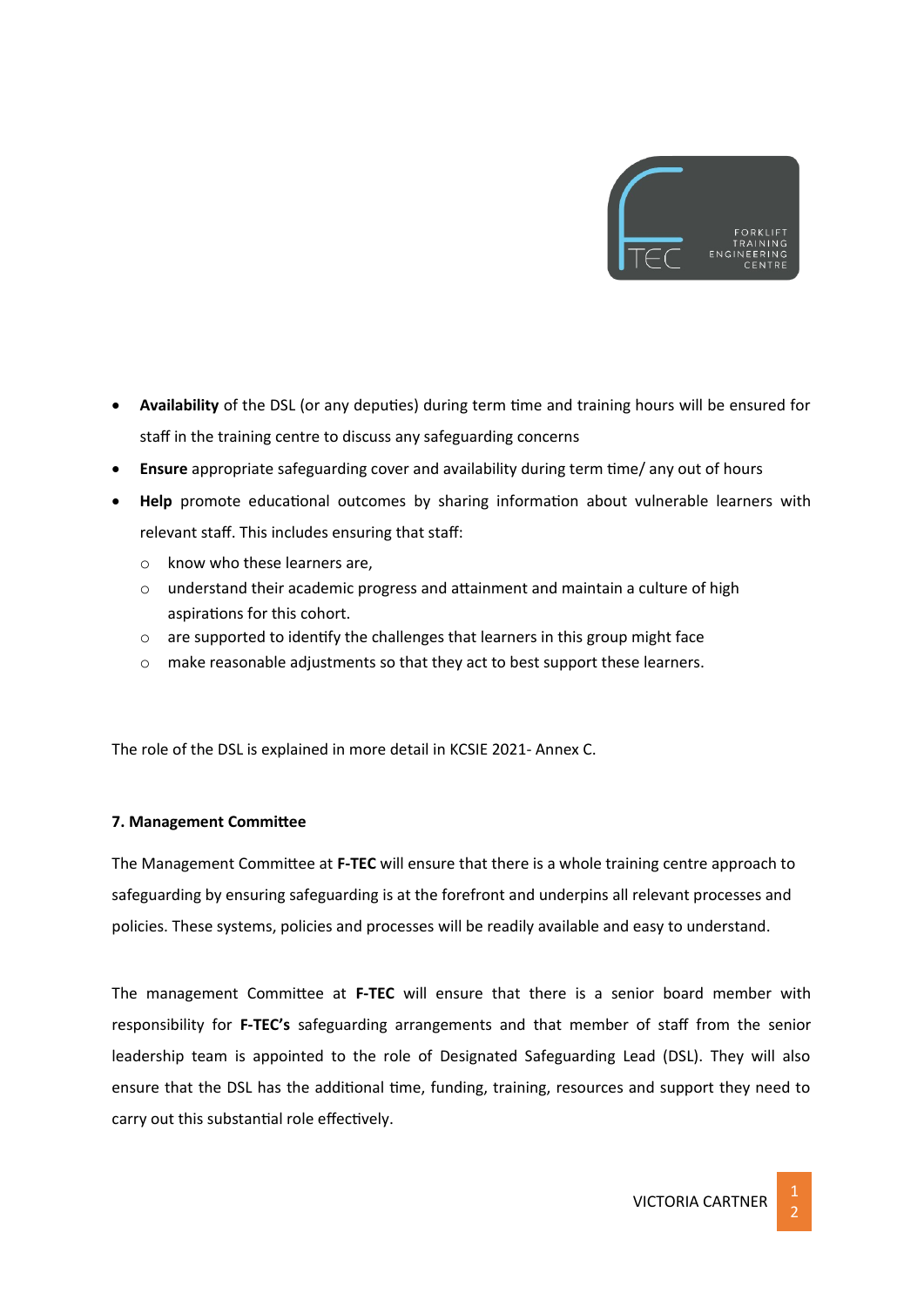

The Management Committee at **F-TEC** will ensure:

- That safeguarding and young person's protection practice, process, and policy (including online safety) is effective and is compliant with legislation, statutory guidance, and local safeguarding arrangements.
- That the appointed Governor with Safeguarding responsibilities will liaise with the DSL to produce an annual report for governors and complete the S.175/157 (annual safeguarding) audit for the Swindon Safeguarding Partnership
- That the Training centre has a safeguarding policy
- That the Training centre has key policies in place to cover F-TEC's specific details and any further policies as appropriate to the centre.
	- o Behaviour
	- o Staff behaviour/Code of Conduct
- That F-TEC has policies and systems in place to prevent, identify and respond to Peer-on-Peer Abuse and Child on Child Sexual Harassment and Sexual Violence
- The Management committee reviews **F-TEC** safeguarding policies/procedures annually or as required due to changes in statutory guidance
- That where possible more than one emergency contact telephone number is recorded for each learner, and this is checked on a regular basis.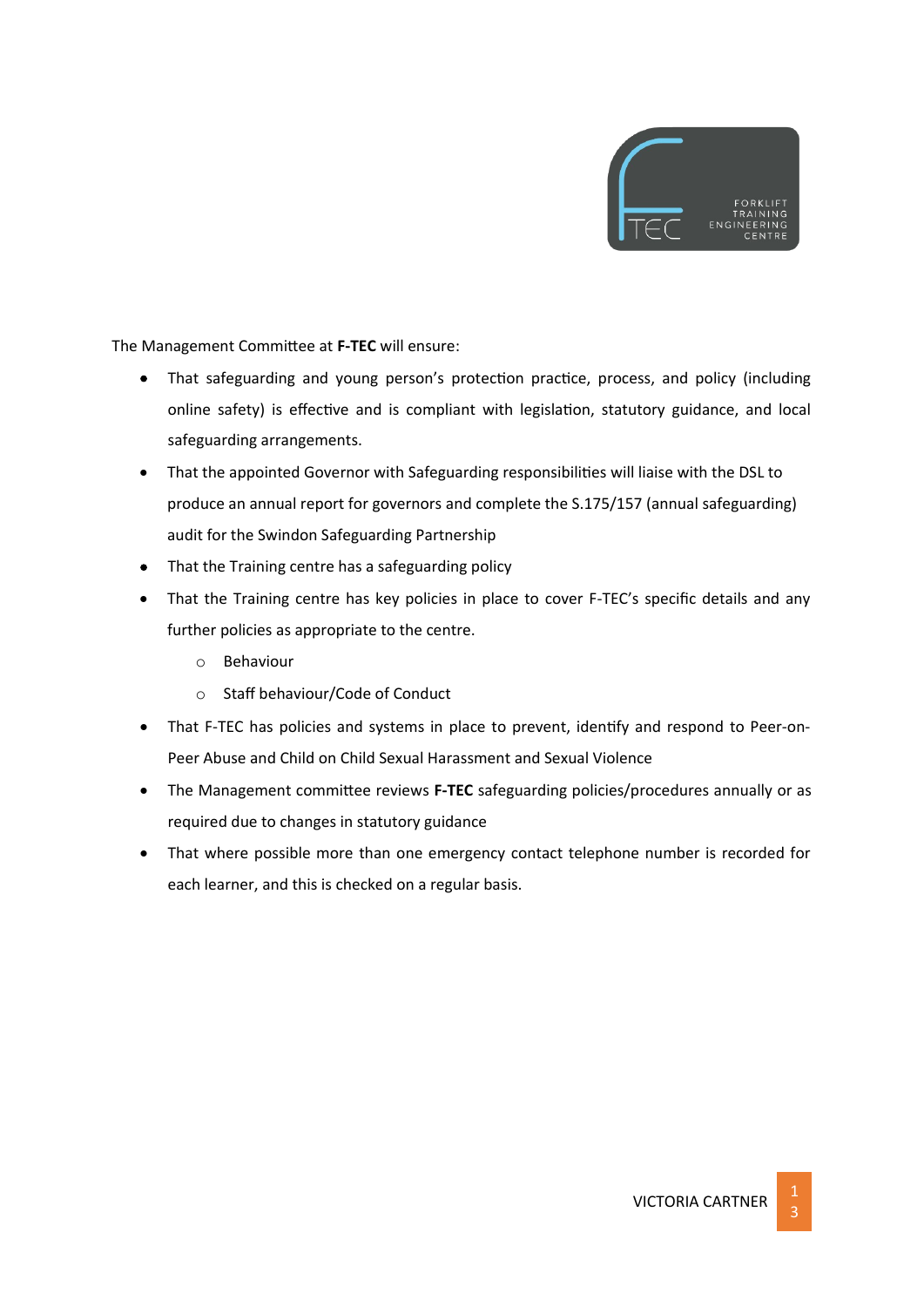

- **That F-TEC** operates "safer recruitment" procedures and ensures that appropriate checks are carried out on all new staff and relevant volunteers. In line with F-TEC Staffing Regulations at least one person on any recruitment panel will have undertaken safer recruitment training.
- That F-TEC has procedures for dealing with allegations of abuse against staff/volunteers
- That the Management Committee of an independent training centre will liaise with the Local Authority Designated Officer, Police, and other partner agencies in the event of allegations of abuse being made against the Director.
- That **F-TEC** will maintain a Single Central Record of relevant pre-employment checks as detailed in KCSIE 2021 and that details of individuals should be removed from the single central record when they leave the employment of F-TEC.
- That all staff who work with children undergo safeguarding and child protection training, including online safety, at induction and this training is regularly updated.
- That **F-TEC** will contribute to multi-agency working in line with statutory guidance (see Working Together to Safeguard Children 2018)
- DBS Checks and Accommodation for apprentices. Hotel accommodation for young people and vulnerable adults will be checked to ensure that all individuals who have a responsibility to the apprentice have completed an enhanced DBS check. This applies to all individuals, aged 18 or above.
- F-TEC will ensure that appropriate procedures and monitoring is in place for the hotel accommodation. This includes keeping a copy of the hotel safeguarding policy and making sure all apprentices are aware of the hotel code of conduct.
- That **F-TEC** consider their duties as required in the Prevent Duty and has in place a Prevent risk assessment
- That all learners are taught about safeguarding including online safety
- That F-TEC has appropriate filters and monitoring systems in place to support work online, but these will not act as an unreasonable restriction – these filters and monitors will be informed by **F-TEC** Prevent risk assessment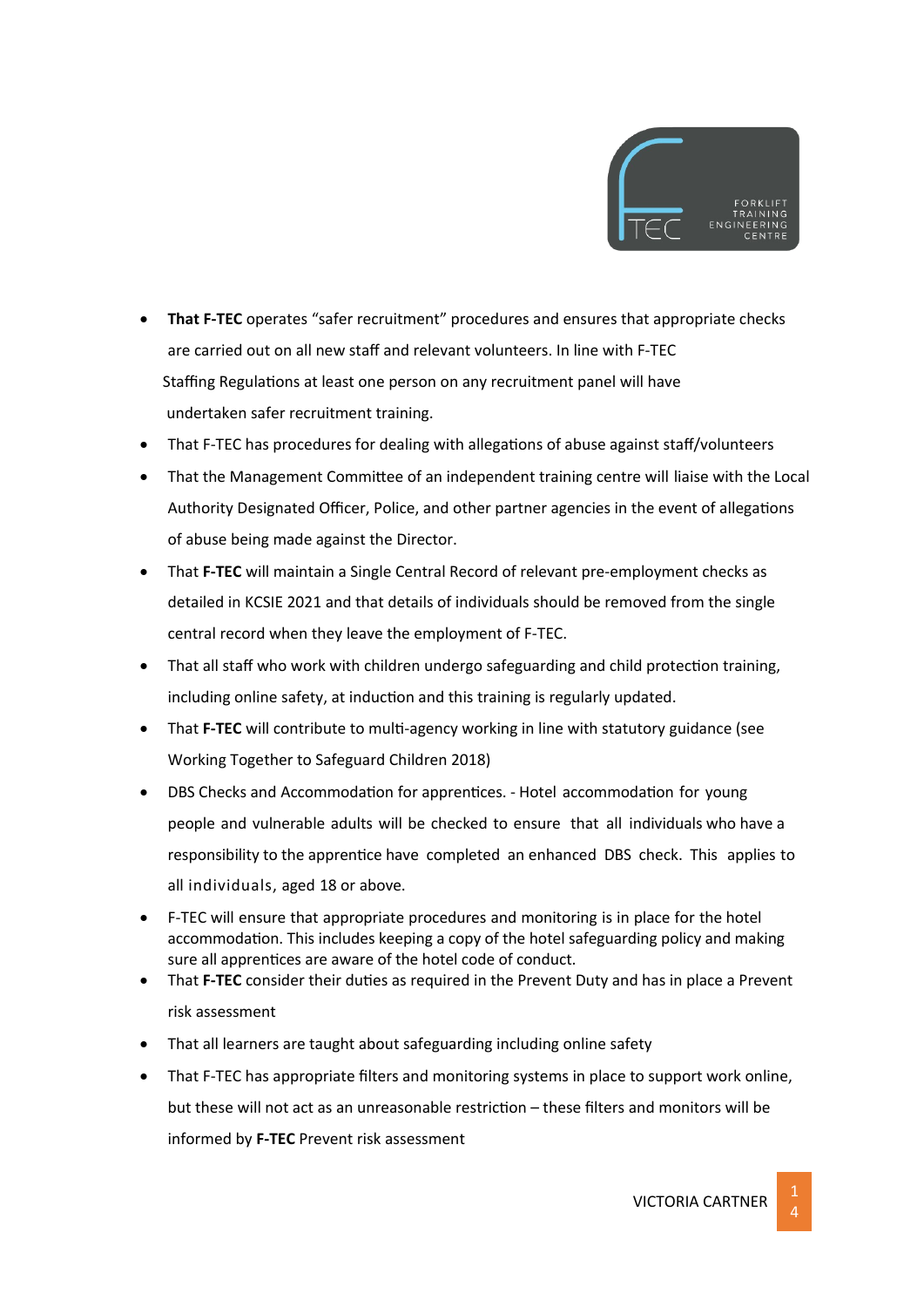

- That F-TEC remedies any safeguarding deficiencies or weaknesses brought to its attention without delay.
- That where facilities or premises are hired to organisations or individuals that appropriate arrangements are in place to keep children safe this will include seeking assurances that there are appropriate safeguarding and child protection policies and procedures in place (including inspecting these if needed), including liaising with **F-TEC** staff if appropriate. These arrangements will be included in any lease or hire agreement.

#### **Training**

In addition to this policy, **all** staff working directly with children will read and understand Part One and Annex B of **Keeping Children Safe in Education (KCSIE) 2021.** Staff members who do not work directly with children will either read and understand Part One or Annex A of KCSIE 2021

- **All** staff members will receive appropriate safeguarding and child protection training on induction this will be refreshed annually taking into account current key learning points and trends from serious case reviews and local current and emerging issues and trends. In addition, **all** staff will receive safeguarding and child protection updates (for example, via email, e-bulletins, and staff meetings), as required, but at least annually, to provide them with relevant skills and knowledge to safeguard children effectively
- Whistle blowing procedures will be covered in F-TEC training so that staff know what to do if they have concerns relating to safeguarding practice within the school
- The DSL and any deputies will undergo training to provide them with the knowledge and skills required to carry out the role. The training will be updated every two years. Deputies will be trained to the same level as the DSL.
- Proprietors will ensure that all staff members undergo safeguarding and child protection training at induction. The training will be regularly updated. Induction and training will be in line with advice from the Swindon Safeguarding Partnership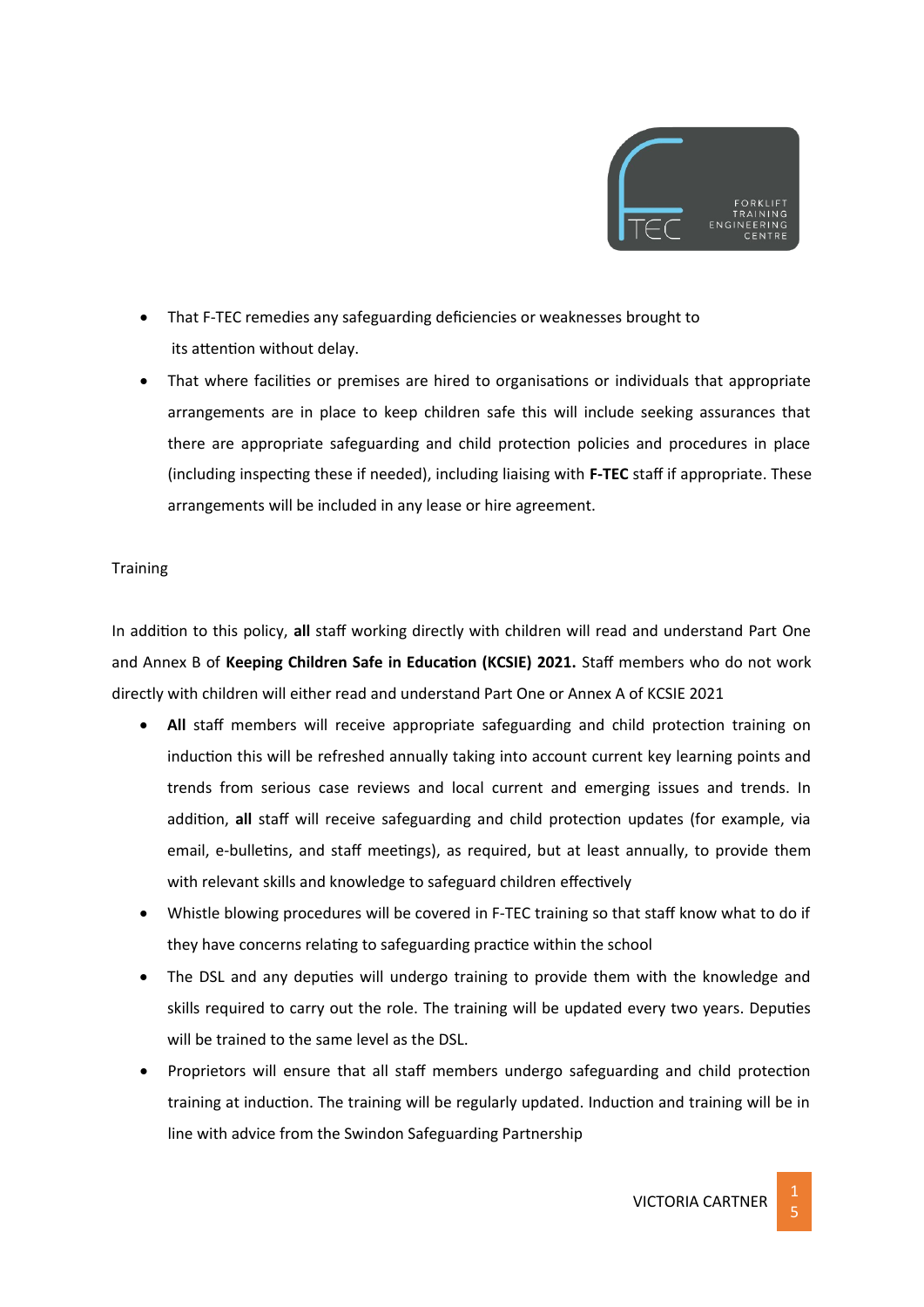

- **F-TEC** will ensure that at least one person on any appointment panel will have undertaken safer recruitment training
- The DSL will undertake relevant Prevent awareness, prevent referral and Channel training and in turn will provide training, advice, and support to staff on protecting children from the risk of radicalisation. All other F-TEC staff members will complete appropriate training, this will include FGM and Prevent training using quality assured provision such as the [Government Online Prevent E-training learning package.](https://www.elearning.prevent.homeoffice.gov.uk/edu/screen1.html)
- Online and internet safety training for staff will be integrated, aligned, and considered as part of the overarching safeguarding approach.
- That as a minimum, the governor with safeguarding responsibility will be trained in safeguarding (including Prevent) however where possible more members of the Board will receive this training to ensure suitable succession and robustness of knowledge, skills, and support to the centre.

#### **Safer Recruitment and Selection**

**F-TEC** has a culture that safeguards and promotes the welfare of children in our Training Centre. At **F-TEC** we have robust recruitment procedures that deter or prevent people who are unsuitable to work with children from applying or securing employment with us, this includes volunteers who may work in our Training Centre.

- o **F-TEC** pays full regard to the safer recruitment practices detailed in 'Keeping Children Safe in Education' (2021) including:
- $\circ$  All our advertisements for positions at F-TEC contain safeguarding statements.
- $\circ$  job description and person specifications include safeguarding information relating to regulated activity,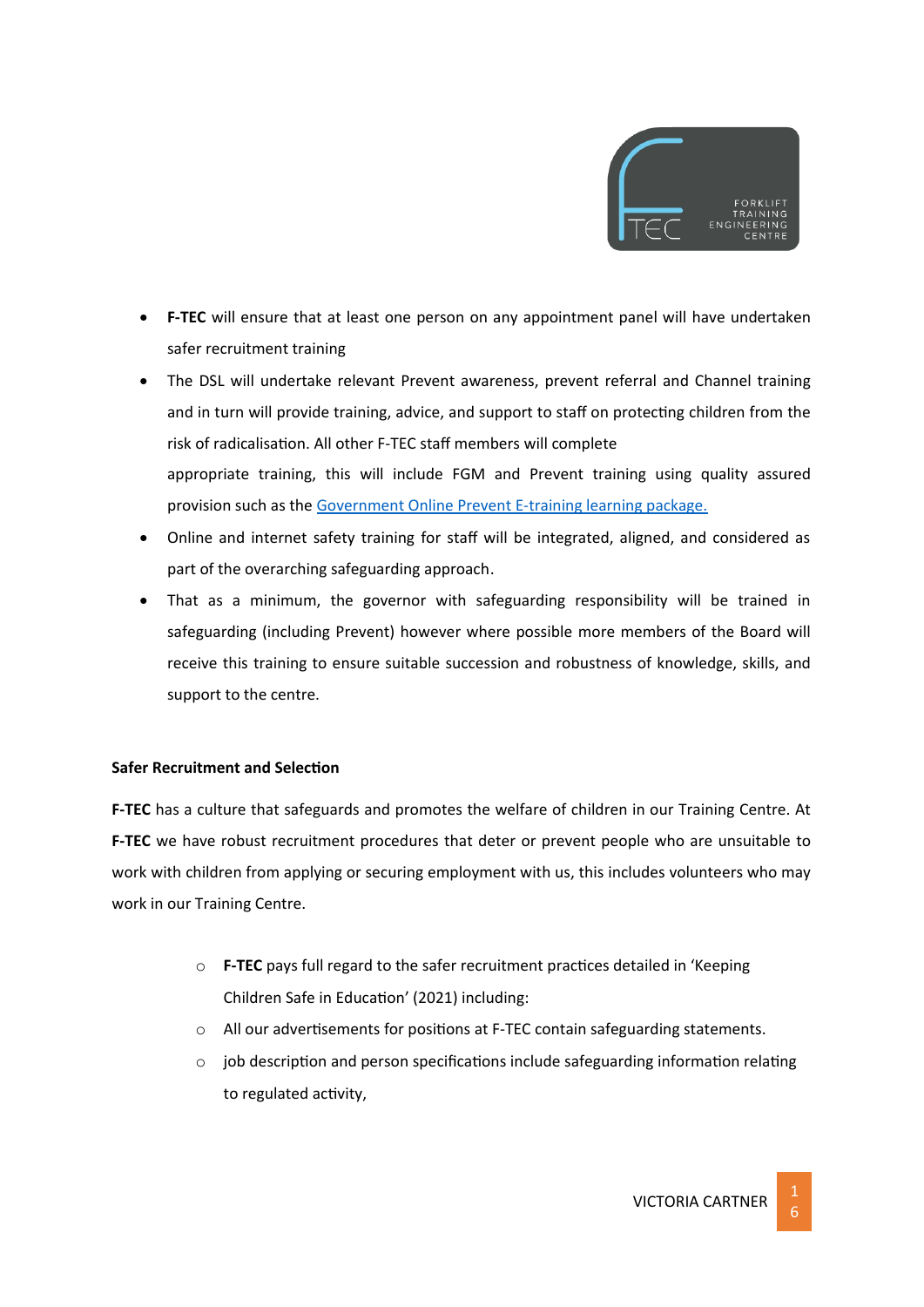

- $\circ$  the safeguarding policy and associated processes will be provided within the applicant pack.
- o All applications including shortlisting will follow safer recruitment procedures and guidance within KCSIE 2021 which includes pre appointment vetting checks.
- o References will always be obtained, scrutinised and concerns resolved satisfactorily before appointment is confirmed.

All recruitment materials will include reference to **F-TEC** commitment to safeguarding and promoting the wellbeing of learners.

#### **Staff Support**

It is recognised the stressful and traumatic nature of safeguarding and child protection work. **F-TEC** will support staff by providing an opportunity to talk through their anxieties with the DSL and to seek further support, as appropriate. Further, **F-TEC** will endeavour to create a robust safeguarding culture and environment, so that staff feel comfortable to discuss matters that occur outside the workplace, which may have implications on their practice to safeguarding of learners in our centre.

#### **Support for learners**

Opportunities will be provided for learners to develop skills, concepts, attitudes, and knowledge that promote their safety and wellbeing.

**F-TEC** understand that if children are at risk or have suffered abuse that a child will need support and all staff will understand their responsibilities to always act in the best interest of the child. Children will always be encouraged and supported to report any incidences of abuse to a member of

staff who will liaise with the DSL.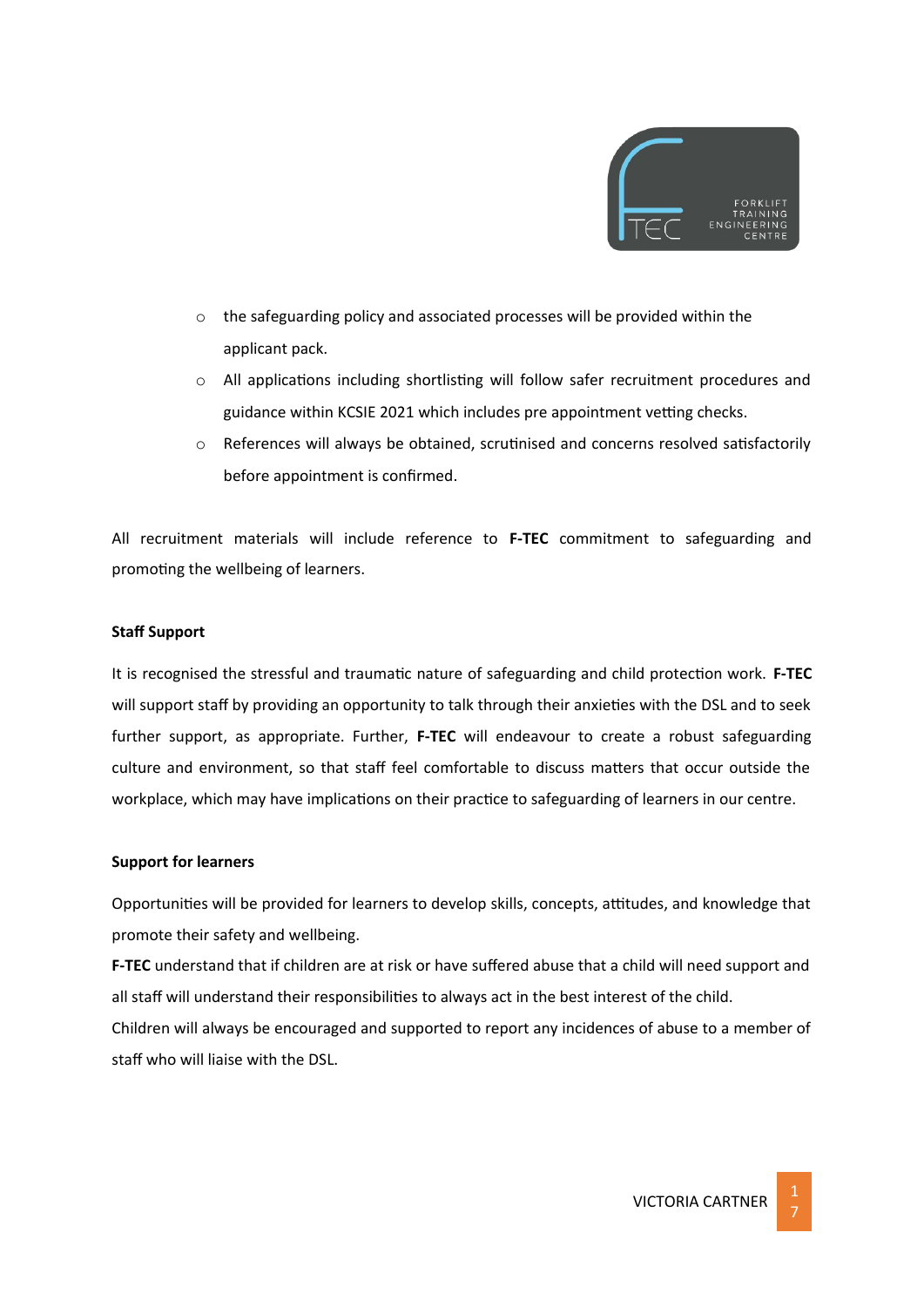

**F-TEC** will take a zero-tolerance approach to any child-on-child sexual harassment or sexual violence. Learners at **F-TEC** will never be made to feel ashamed or feel that they are the problem for making a report.

Support for learners will be tailored on a case-by-case basis.

Staff will understand that if a learner has experienced abuse, harassment, or a sexual assault then they will likely to be traumatised and may struggle in normal classroom environments. **F-TEC** will always endeavour to seek the learners' views and if required allocate a designated trusted adult, as far as reasonable this will be the child's choice.

#### **F- TEC** will also consider the needs for support for any alleged perpetrator.

*See Child on Child Sexual Harassment and Sexual Violence - reference to KCSIE and guidance on childon-child sexual harassment and sexual violence*

#### **Whole Training Centre Approach**

All policies which address issues of power and potential harm, for example anti-bullying, equality, and diversity will be linked to ensure we have a whole Training centre approach.

Our safeguarding policy cannot be separated from the general ethos of our Training centre, which ensures that apprentices are treated with respect and dignity, taught to treat each other with respect, feel safe, have a voice, and are listened to.

Staff members working with children are advised to maintain an attitude of **'it could happen here'** where safeguarding is concerned. When concerned about the welfare of a child, staff members should always act in the **best** interests of the learner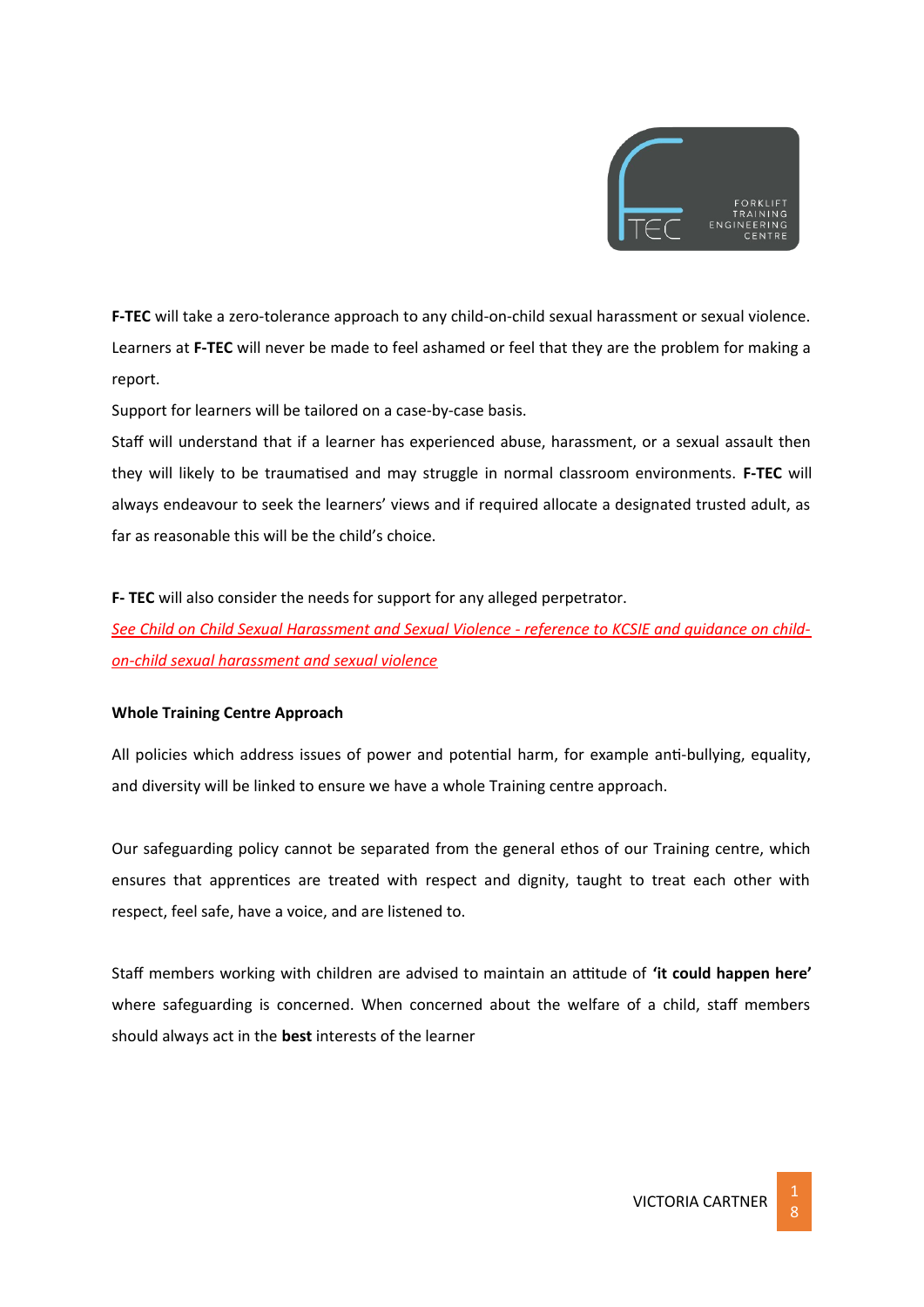

#### **Identification of those at Increased Risk, or have Additional Safeguarding Needs**

Certain groups of pupils within school are more likely to be identified as requiring extra support to meet their safeguarding needs; these could include children in care and previously looked after children, young carers, those with mental health problems and those living in households where there is domestic abuse, mental health concerns and/or substance misuse, learners with parents who are currently in prison etc. **F-TEC** will take steps to identify those at greater risk, regularly monitor and put appropriate measures in place to support their needs.

#### **Extra familial harm – risk outside the home**

Contextual Safeguarding is an approach to understanding, and responding to, young people's experiences of significant harm beyond their families, extra familial harm/risk outside the home. It recognises that the different relationships that young people form in their neighbourhoods, schools and online can feature violence and abuse. Parents and carers possibly have little influence over these contexts, and young people's experiences of extra-familial abuse can possibly undermine parent-child relationships. Therefore, staff at **F-TEC** will be considering the context within which incidents and or behaviours occur, and any actions taken will consider the safety and wellbeing of the child within this context. This is known as **Contextual Safeguarding.**

#### **Managing allegations made against members of staff or volunteers**

#### **Allegations that meet the harms threshold**

All staff should report any concerns relating to staff to the DSL without delay, the DSL will report all allegations that meet the harms threshold to the LADO within 24 hours of the allegation having been received.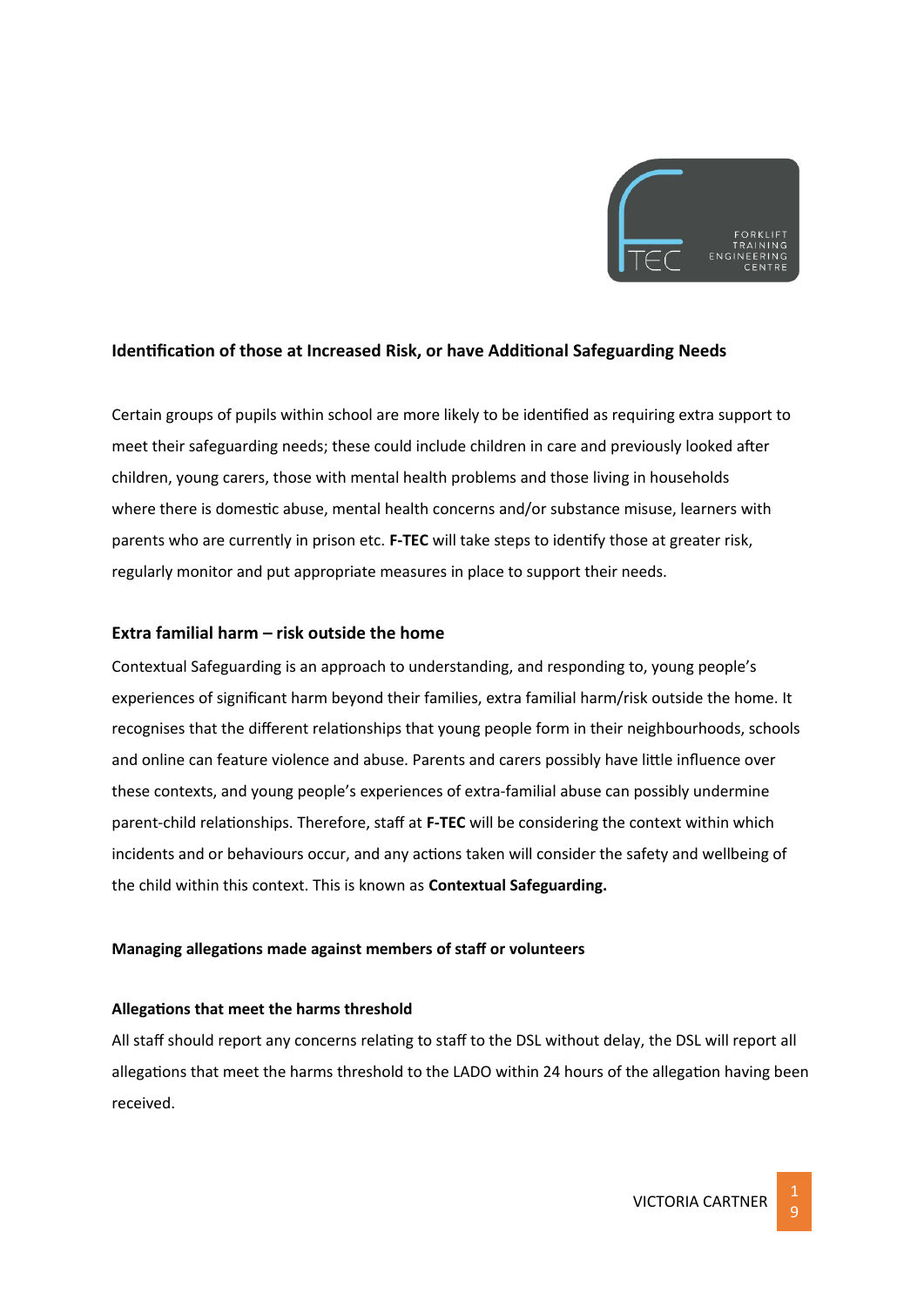Where there are concerns/allegations about the Director, this should be referred to the Management Committee



All allegations will be managed in line with the statutory guidance in KCSIE 2021 and the school whistleblowing procedure.

Where staff feel unable to raise an issue with the Director or Management Committee or feel their genuine safeguarding concerns are not being addressed NSPCC whistleblowing advice line is available.

Staff can call 08000 28 0285 – 8:00 AM to 8:00 PM, Monday to Friday and email: [help@nspcc.org.uk](mailto:help@nspcc.org.uk) . Alternatively, staff can write to: National Society for the Prevention of Cruelty to Children (NSPCC), Weston House, 42 Curtain Road, London EC2A 3NH.

#### **Key Safeguarding Areas**

In addition to the above there are other areas of safeguarding that **F-TEC** has a responsibility to address and these include (see KCSIE 2021 Annex B for full details):

- Child abduction and community safety incidents
- Children and the court system
- Children missing from education
- Children with family members in prison
- Child Criminal Exploitation and Child Sexual Exploitation,
- County Lines
- Modern slavery and the National Referral Mechanism
- Cybercrime
- Domestic Abuse
- Homelessness
- So called 'honour-based' abuse (including Female Genital Mutilation (FGM) and Forced Marriage)
- FGM
- Forced Marriage
- Preventing radicalisation
- The Prevent Duty
- Channel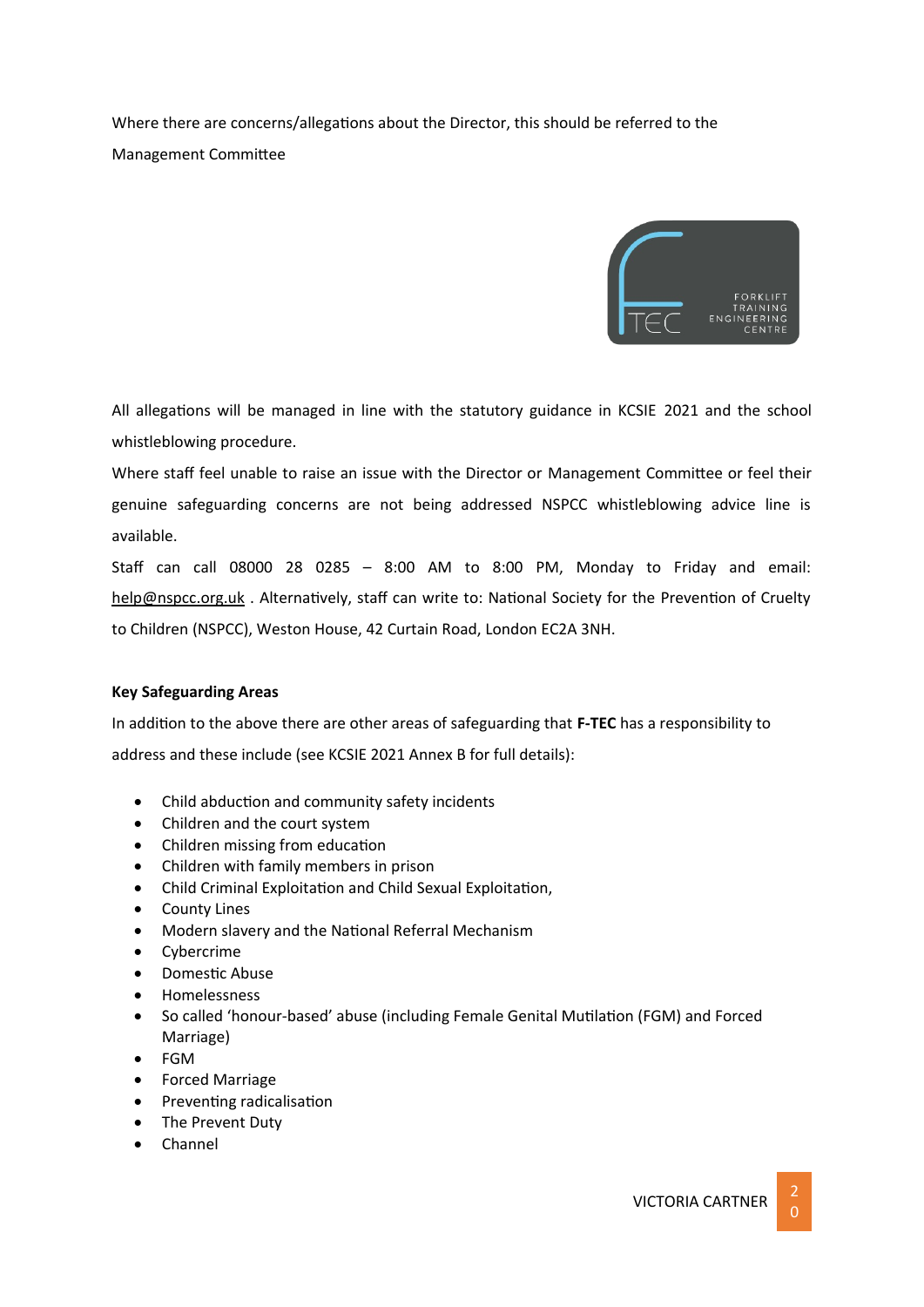- Additional Support
- Peer on peer/child on child abuse
- Sexual Violence and Sexual Harassment between children in schools and colleges
- Up skirting
- The response to a report of sexual violence or sexual harassment
- Additional advice and support



#### **Procedures**

#### **Reporting Concerns**

The procedure to respond to a concern about a child is detailed in Appendix B.

#### **Involving Parents and Carers**

In general, the DSL will discuss any child protection concerns with parents/carers before making a referral to another agency including the Multi Agency Safeguarding Hub (MASH).

There may be occasions when the DSL will contact another agency **before** informing parents/carers because they consider that by contacting them it may increase the risk of harm to the child.

**The Data Protection Act 2018 and UK General Data Protection Regulation do not prevent the sharing of information for the purposes of keeping children safe and promoting their welfare. Fears about sharing information must not be allowed to stand in the way of the need to safeguard and promote the welfare of children.**

#### **Multi Agency Working**

Staff at **F-TEC** understand the importance of our role to work in partnership with other agencies and that we have a shared and equal duty to safeguard and promote the welfare of children. If there are safeguarding or child protection concerns, referrals should be made by the DSL (or Deputy DSL) to MASH by phone (01793 466903 out of hours 01793 436699) following up with a referral on an RF1. Where the child already has a social worker, the request for service should go immediately to the social worker involved or, in their absence, to their team manager.

If there is immediate risk, then a call **must** be made to Police.

All situations where rape of a child has been disclosed then contact with Police **must** be made.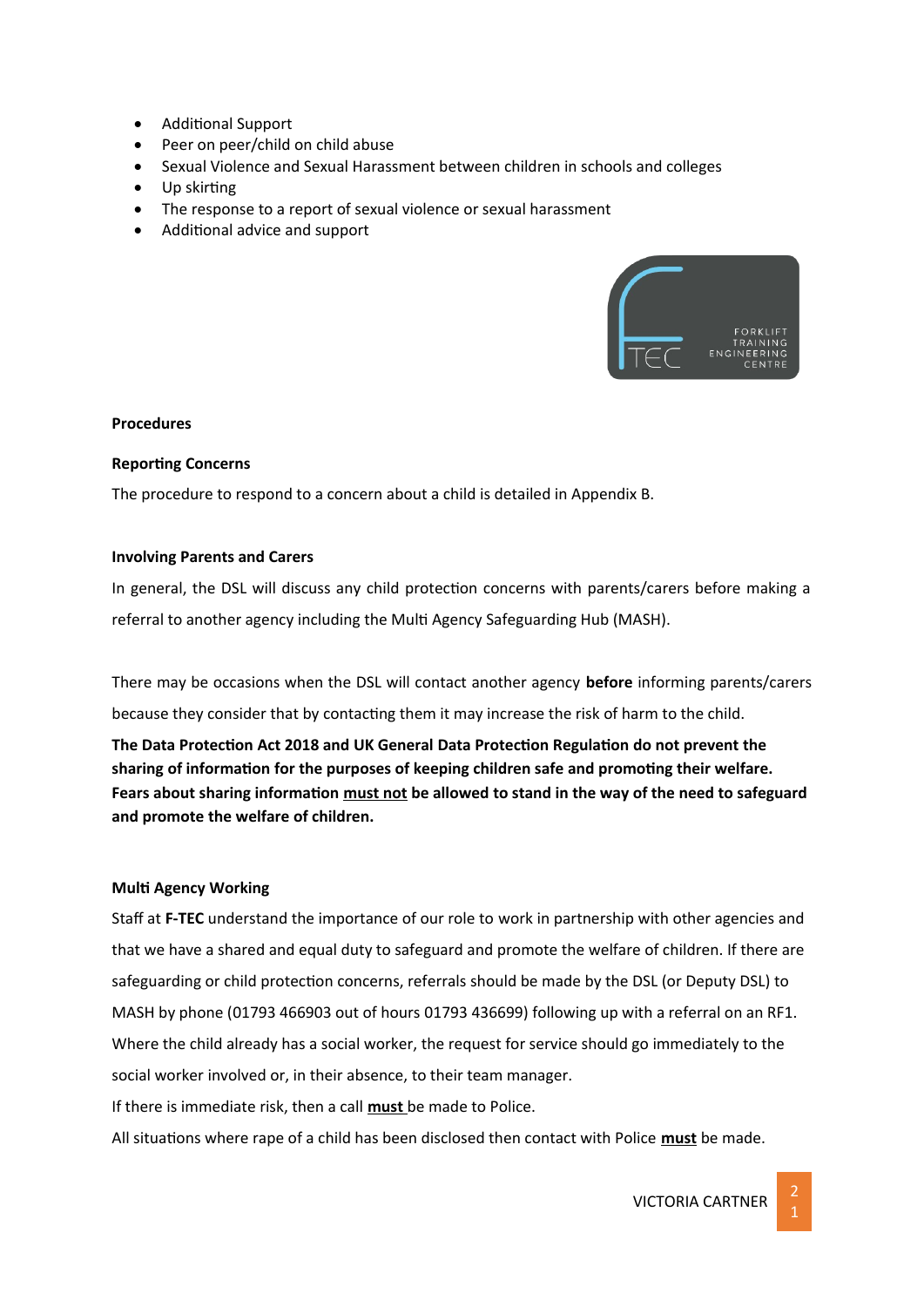At **F-TEC** all staff will understand the age and meaning of consent**.** 



Further information can be found here [Sexual harassment and sexual violence between children](https://assets.publishing.service.gov.uk/government/uploads/system/uploads/attachment_data/file/999239/SVSH_2021.pdf)

**F-TEC** will co-operate with any child protection enquiries including statutory safeguarding assessments conducted by children's social care: **F-TEC** will ensure representation at single and multi-agency meetings such as integrated support plan meetings, initial and review child protection conferences and core group meetings.

Where an apprentice is subject to a multi-agency child protection plan or a multi-agency risk assessment conference (MARAC) meeting, **F-TEC** will contribute to any information requests.

#### **Escalation/professional disagreement**

**F-TEC** will use the Swindon Safeguarding Partnership Policy on resolution of professional disagreements relating to safeguarding and protection of children in all cases where escalation is required, to achieve the right outcome for children.

[Escalation policy - Swindon Safeguarding Partnership](https://safeguardingpartnership.swindon.gov.uk/downloads/file/674/escalation_policy)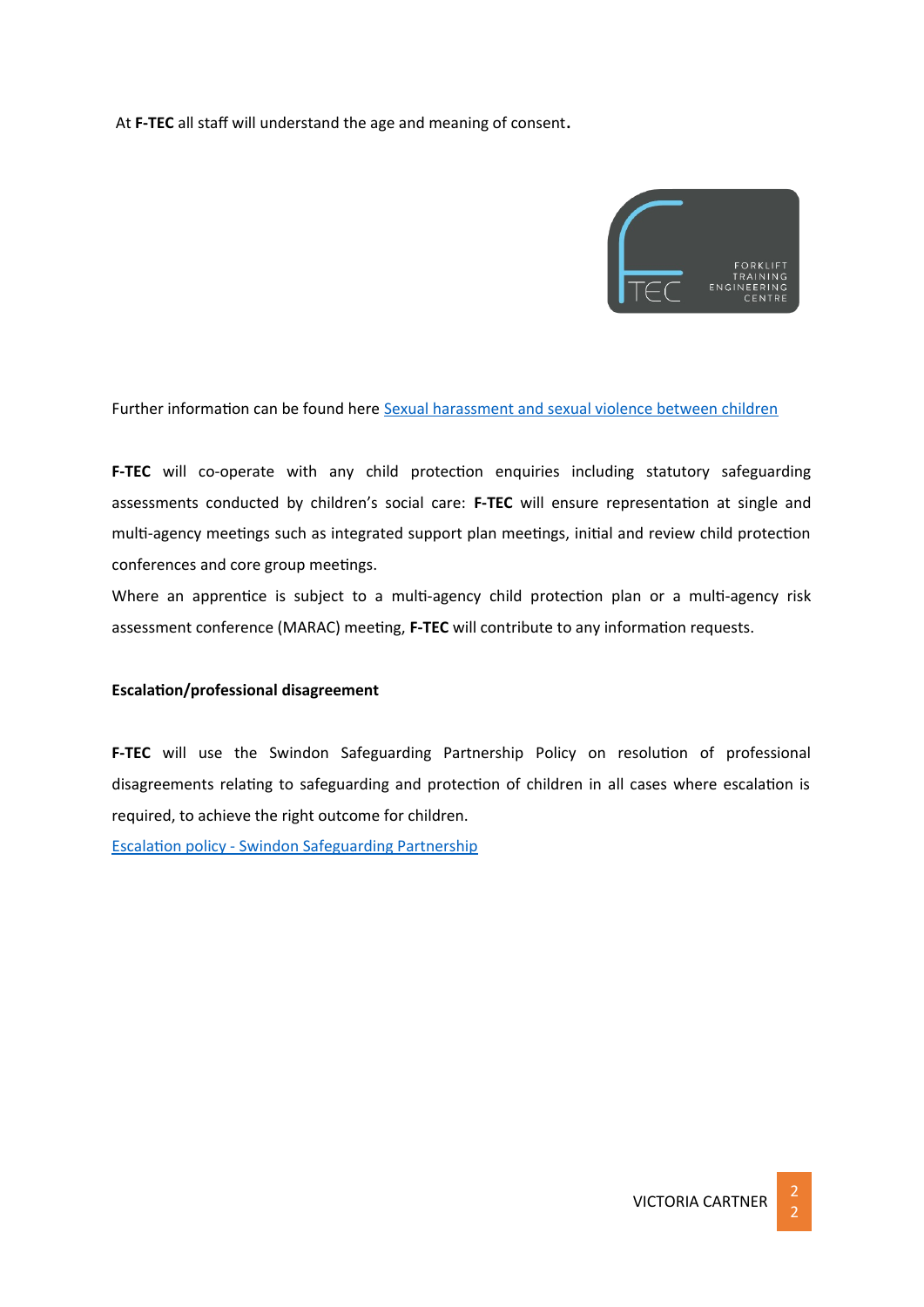

#### **6. FGM Reporting Guidance**

#### **Mandatory reporting duty for trainers**

All staff, particularly trainers at **F-TEC** understand the duty to report to Police where they discover that FGM appears to have been carried out on a girl under the age of 18. It will be rare for trainers to see visual evidence, and they should **not** be examining apprentices.

Staff at **F-TEC** understand that if there is a suspicion that a girl may be travelling for the purposes of FGM, the trainer or DSL will report this directly to Police as the child may be in immediate risk of harm.

Phone 101 if a known case (999 if the child is in immediate risk of harm). It is also good practice to inform MASH of these actions).

#### **Peer on peer abuse and Sexual Violence and Sexual Harassment between children**

We recognise that children are capable of abusing their peers and that sexual abuse of children by other children is a specific safeguarding issue and that this can happen both inside and outside of the centre including happening online.

Abuse will never be tolerated or passed off as "banter" or "part of growing up". All staff at **F-TEC** understand that even if there are no reports in the training centre that it does not mean it is not happening, it may be the case that children are just not reporting it.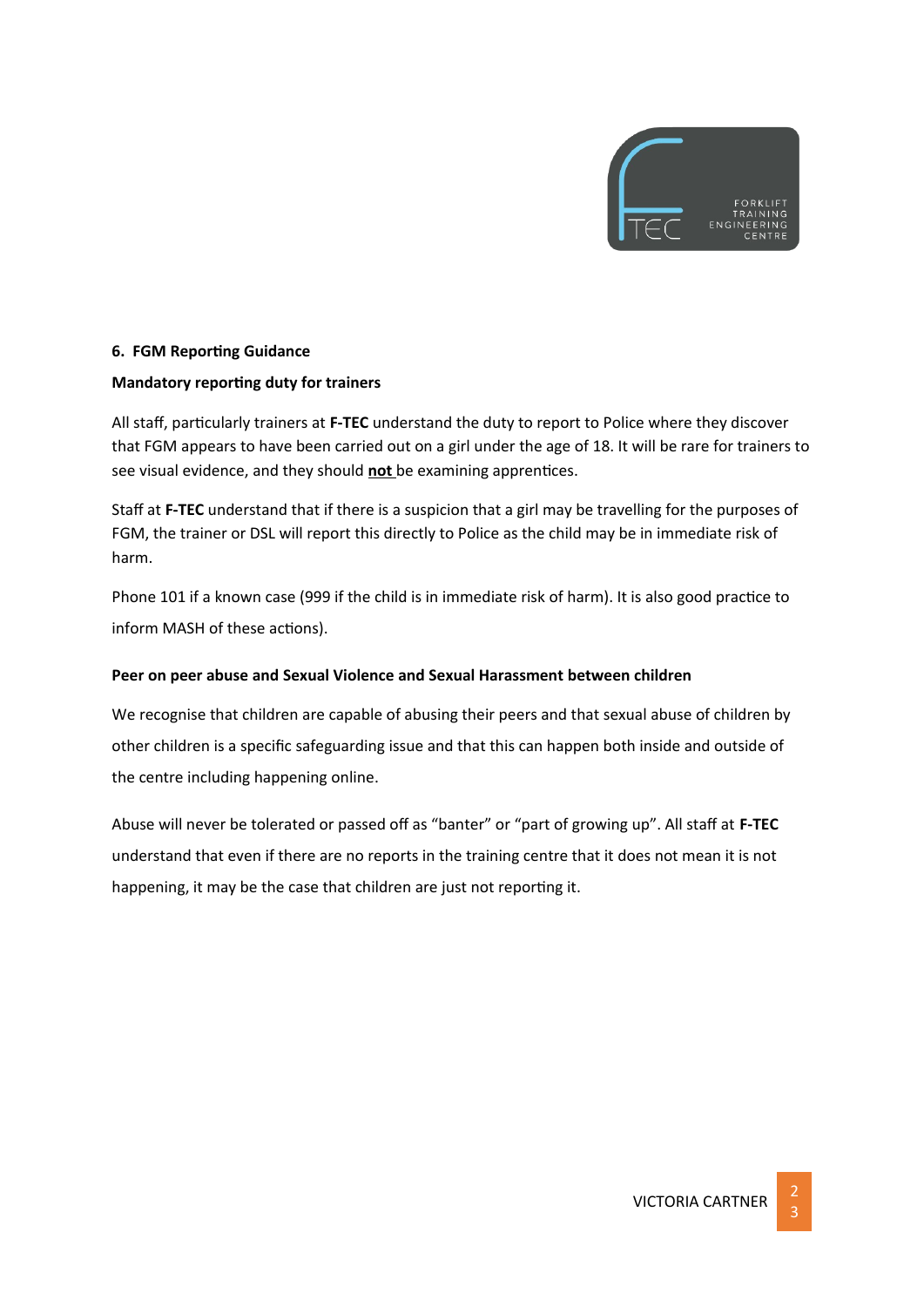

All staff will be vigilant to what they hear, are told, and see and will report all concerns, disclosures, or incidents to the DSL.

Staff at **F-TEC** will challenge any inappropriate behaviour between peers, they will not downplay or dismiss behaviours as 'just banter', 'just having a laugh', 'part of growing up' or

'Boys being boys. All Staff at **F-TEC** will develop and model the ethos and culture of our Training centres zero tolerance of this type of behaviour and will support and encourage children to come forward and report any issues or concerns they have.

All staff will be trained to recognise signs and symptoms which may signal a child is at risk from sexual harassment or sexual violence and all other types of child on child, peer on peer abuse.

If a learner makes an allegation of abuse against another learner:

- Staff will inform the DSL and record the allegation, but will not investigate it
- The DSL will contact the local authority MASH and follow its advice, as well as the police if the allegation involves a potential criminal offence

The DSL will put a risk assessment and support plan into place for all children involved – both the child(ren) who experience the abuse and the child(ren) against whom the allegation has been made – with a named trusted adult they can talk to if needed

**All** who experience abuse will be reassured that they are being taken seriously and that they will be supported and kept safe

Those who experience abuse will never be given the impression that they are creating a problem by reporting sexual violence or sexual harassment

Those who experience abuse will never be made to feel ashamed for making a report.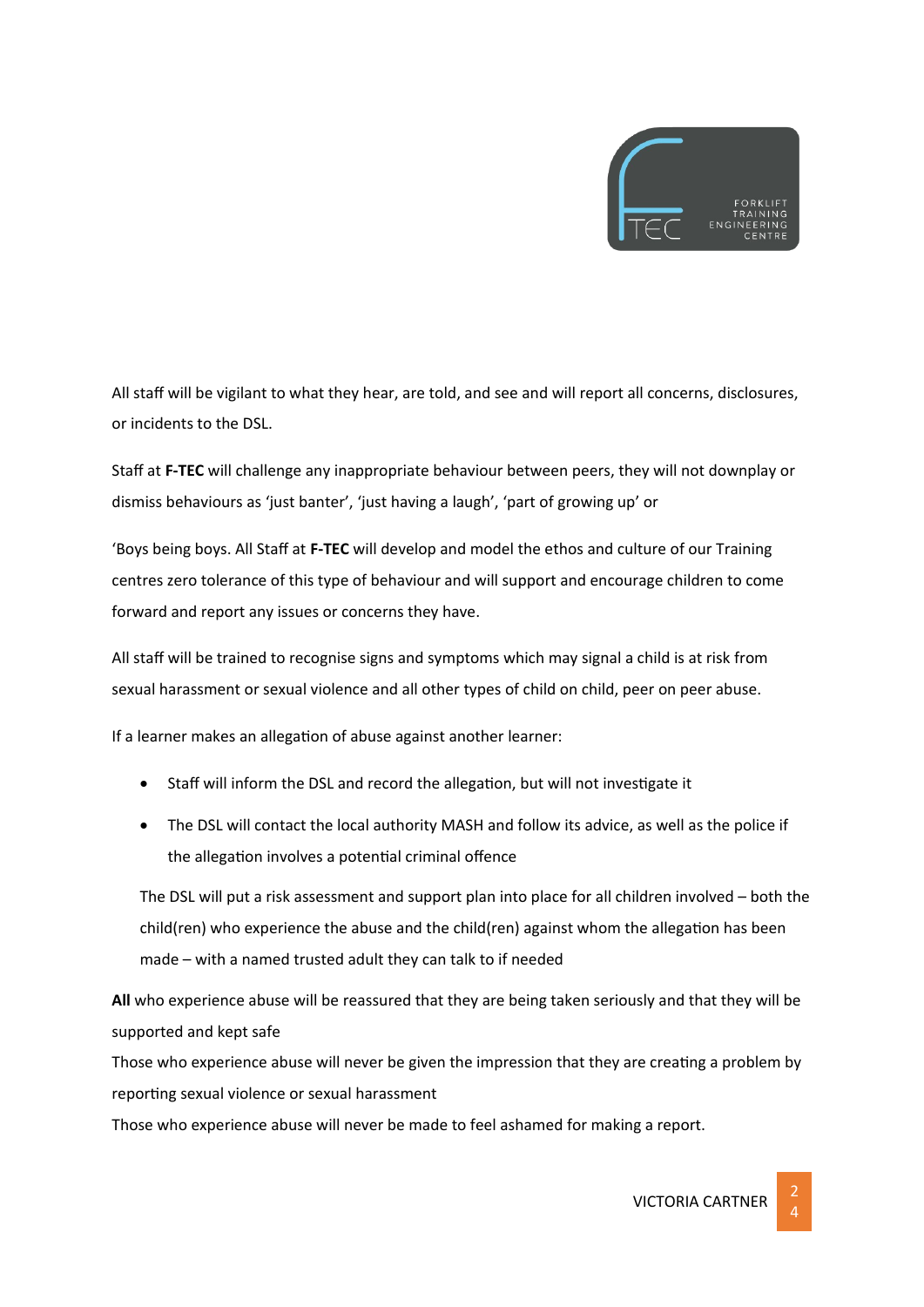

In addition to existing advice about managing a disclosure contained in this policy, staff will follow Searching, Screening and Confiscation Advice 2018.

The DSL will manage any incidents in line with the guidance contained in Part 5 KCSIE 2021 and Sexual Violence and Sexual Harassment between Children in Schools and Colleges 2021.

In addition to existing advice about managing a disclosure contained in this policy, staff will follow Searching, Screening and Confiscation Advice 2018.

The DSL will manage any incidents in line with the guidance contained in Part 5 KCSIE 2021 and Sexual Violence and Sexual Harassment between Children in Schools and Colleges 2021. **F-TEC** will minimise the risk of peer-on-peer abuse by:

- Challenging any form of derogatory or sexualised language or behaviour
- Being vigilant to issues that particularly affect different vulnerable groups
- Ensure our curriculum helps to educate learners about appropriate behaviour and consent
- Ensure learners know they can talk to staff confidentially to ensure their concerns are heard and their wishes are understood
- Ensure staff are trained to understand that a pupil harming a peer could be a sign that the child is being abused themselves, and that this would fall under the scope of this policy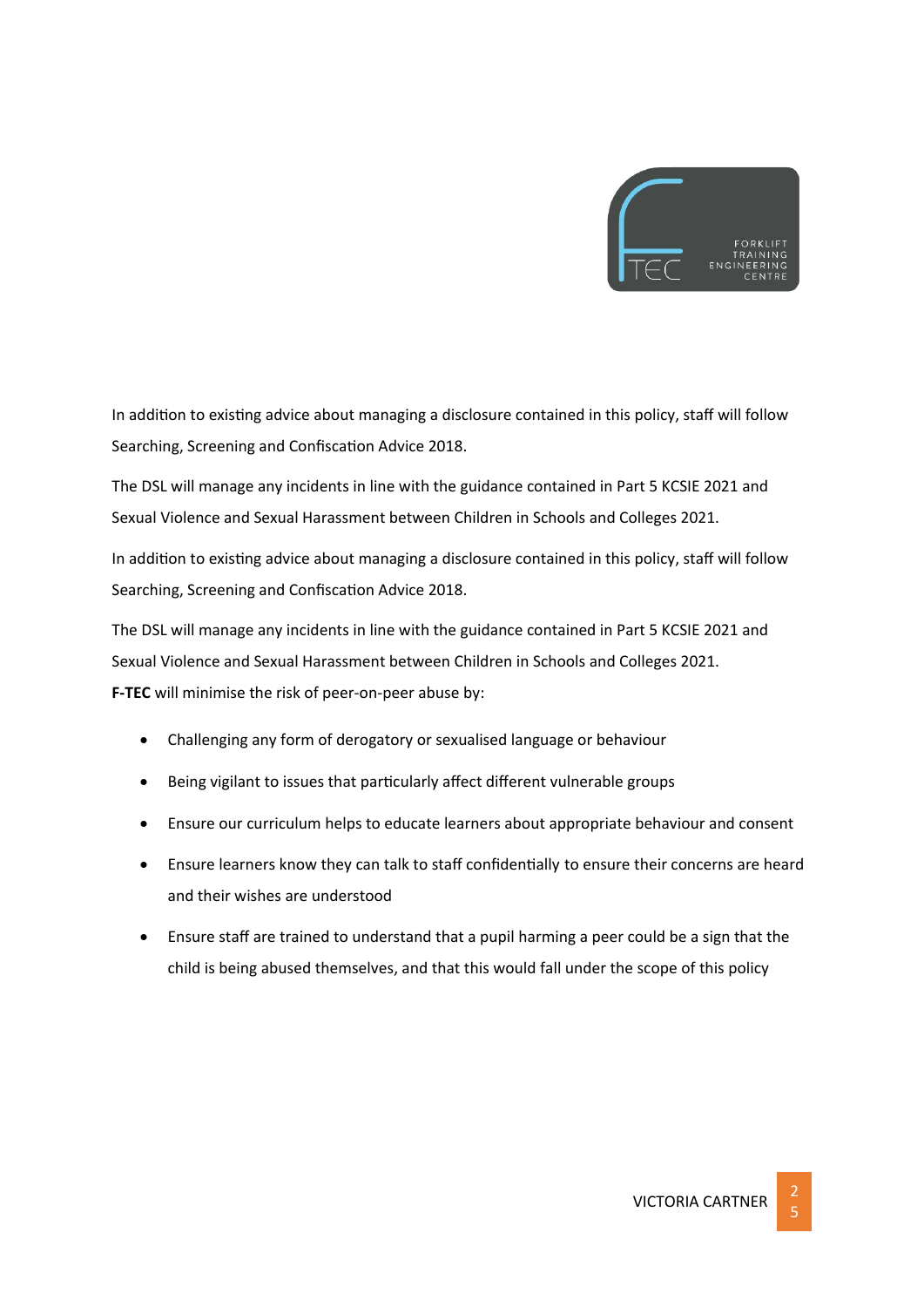

#### **Serious Violence**

All staff will be aware of the risk factors which may signal a child is at risk from or are involved in serious violent crime. These may include a change in friendships or relationships with older individuals or groups, a significant decline in performance, signs of self-harm, a change in wellbeing, signs of unexplained injuries or assault. Unexplained gifts or new possessions could also indicate a child is being exploited.

All staff are aware of the risk factors which increase the likelihood of a child becoming involved in serious violence such as being male, having been frequently absent from work, having experienced maltreatment and having been involved in offending, such as theft or robbery.

All staff will report any concerns to the DSL.

#### **The Prevent Duty**

As with other safeguarding risks, staff will be alerted to changes in children's behaviour which could indicate that they may need help or protection. Staff will use their judgement in identifying children who might be at risk of radicalisation and act proportionately which may include our DSL making a referral using the agreed local Prevent referral procedures.

All referrals will be made to [Preventreferrals@wiltshire.police.uk](mailto:Preventreferrals@wiltshire.police.uk) by our DSL where it will be reviewed, there may be a need for a multi-agency Channel panel where information from partners is reviewed and the referral considered, level of vulnerability agreed and consider what support may be needed. **F-TEC** DSL will provide information and attend Channel Panels where they are requested to do so.

F-TEC's DSL will also consider whether it is appropriate to share information with any new education setting in advance of the child leaving our Training Centre. This is to ensure the new setting are able to continue supporting the child through the Channel programme.

6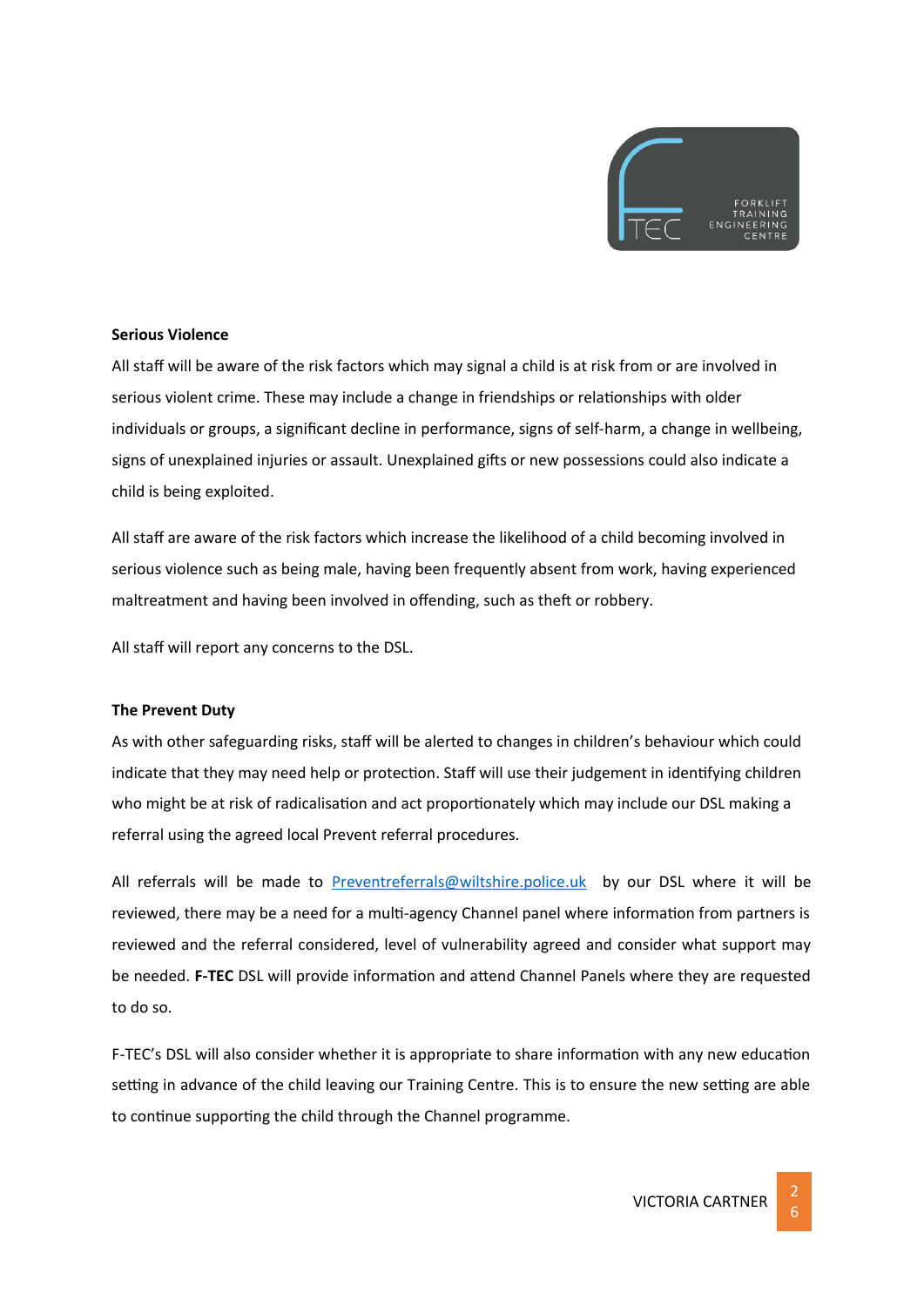

#### **Sharing of Information**

**F-TEC** recognises the need to be proactive in sharing information as early as possible to help identify, assess, and respond to risks or concerns about the safety and welfare of children.

Whilst the UK General Data Protection Regulation (UK GDPR) and the Data Protection Act 2018 places duties on organisations and individuals to process personal information fairly and lawfully, it is not a barrier to sharing information where the failure to do so would result in a child being placed at risk of harm. Fears about sharing information **cannot** be allowed to stand in the way of the need to promote the welfare and protect the safety of children; if unsure, staff should contact the DSL to discuss. **F-TEC** will use the government's guidance 'Information Sharing: Advice for practitioners providing services to children, young people, parents, and carers' (2018) to help manage information sharing in F-TEC.

#### **Transfer of safeguarding records when a learner moves to a new school**

Where apprentices leave **F-TEC**, the DSL will ensure their child protection/safeguarding file is transferred to the new education setting **within 5 days**, to allow the new college to continue supporting children who have had a social worker or have been victims of abuse and have that support in place for when the child arrives, also ensuring secure transit, and confirmation of receipt will be obtained. This file will be transferred separately from the main pupil file.

The DSL will ensure this file is transferred within 5 days for an in-year transfer and within 5 days of the start of a new term.

**F-TEC's** DSL will also consider if it would be appropriate to share any additional information with the new education setting in advance of a child leaving to help them put in place the right support to safeguard this child and to help the child thrive in the school or college.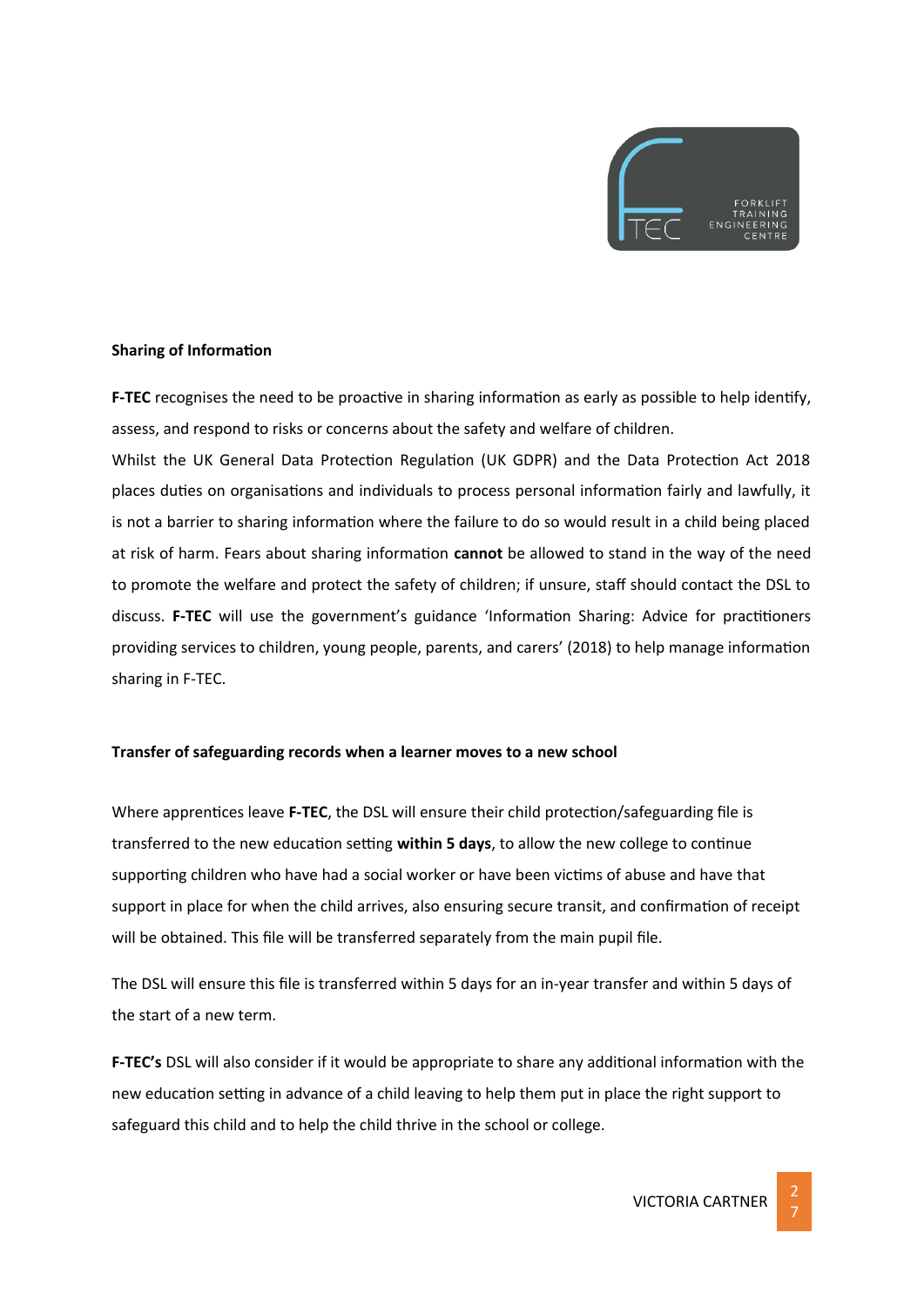

F-TEC will retain records for apprentices where there is an existing safeguarding /child protection file These will be stored confidentially until the child's 25th birthday and then disposed of in a confidential and secure manner.

#### **Appendix A**

#### **Forms of abuse and neglect**

Abuse: a form of maltreatment of a child. Somebody may abuse or neglect a child by inflicting harm or by failing to act to prevent harm. Children may be abused in a family or in an institutional or community setting by those known to them or, more rarely, by others. Abuse can take place wholly online, or technology may be used to facilitate offline abuse. Children may be abused by an adult or adults or by another child or children.

All **F-TEC** staff will be made aware that abuse, neglect, and safeguarding issues are rarely standalone events that can be covered by one definition or label. In most cases multiple issues will overlap with one another. For children with Special Educational Needs and Disabilities (SEND) and those with relevant health conditions additional barriers can exist when identifying abuse and neglect, these include:

- assumptions that indicators of possible abuse such as behaviour, mood and injury relate to the child's disability without further exploration.
- being more prone to peer group isolation than other children.
- the potential for children with SEN and disabilities being disproportionally impacted by behaviours such as bullying, without outwardly showing any signs.
- possible communication barriers and difficulties in overcoming these barriers.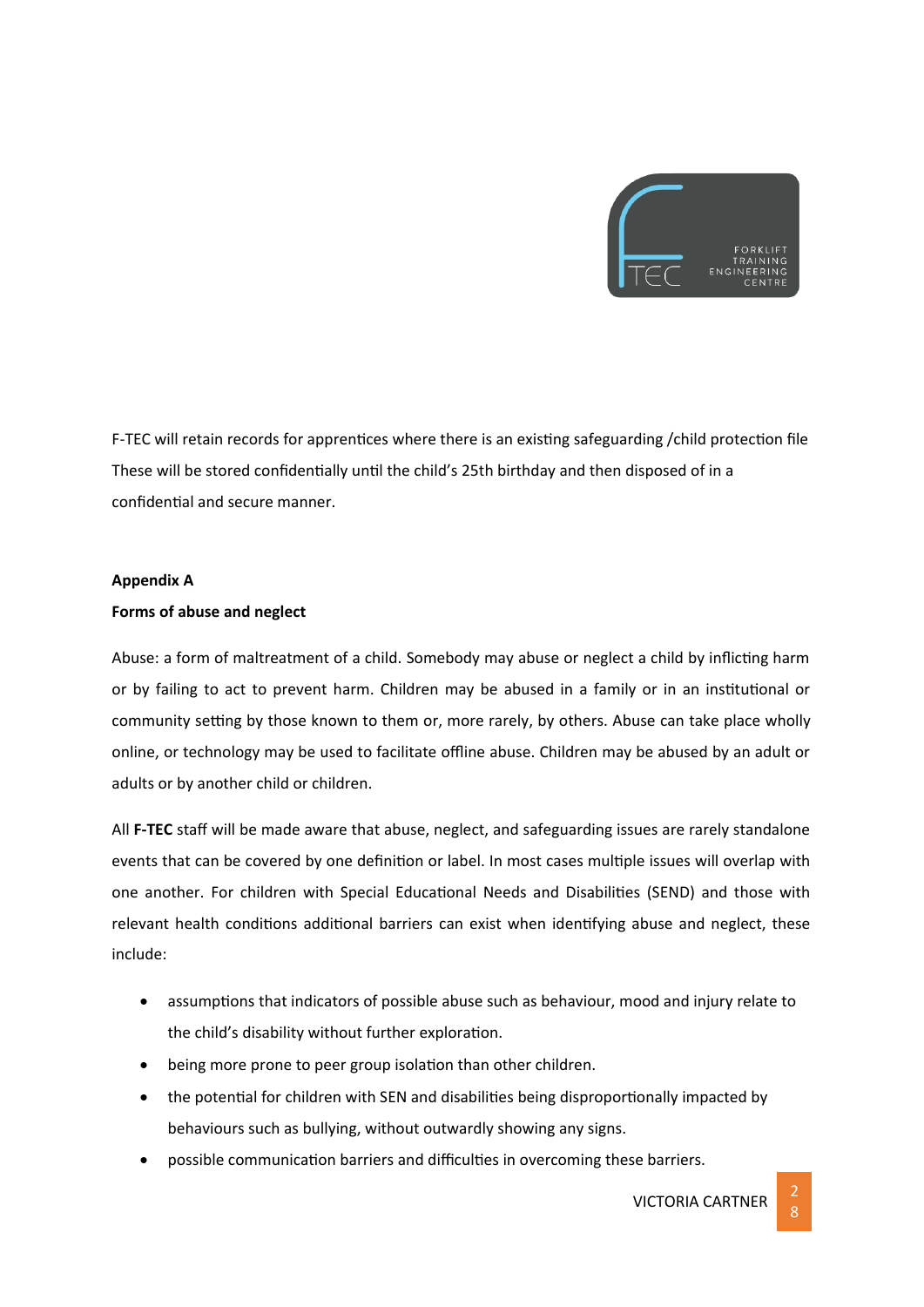

**Physical abuse**: a form of abuse which may involve hitting, shaking, throwing, poisoning, burning, or scalding, drowning, suffocating, or otherwise causing physical harm to a child. Physical harm may also be caused when a parent or carer fabricates the symptoms of, or deliberately induces, illness in a child.

**Emotional abuse**: the persistent emotional maltreatment of a child such as to cause severe and adverse effects on the child's emotional development. It may involve conveying to a child that they are worthless or unloved, inadequate, or valued only insofar as they meet the needs of another person. It may include not giving the child opportunities to express their views, deliberately silencing them or 'making fun' of what they say or how they communicate. It may feature age or developmentally inappropriate expectations being imposed on children. These may include interactions that are beyond a child's developmental capability as well as overprotection and limitation of exploration and learning or preventing the child from participating in normal social interaction. It may involve seeing or hearing the ill-treatment of another. It may involve serious bullying (including cyberbullying), causing children frequently to feel frightened or in danger, or the exploitation or corruption of children. Some level of emotional abuse is involved in all types of maltreatment of a child, although it may occur alone

**Sexual abuse:** involves forcing or enticing a child or young person to take part in sexual activities, not necessarily involving violence, whether or not the child is aware of what is happening. The activities may involve physical contact, including assault by penetration (for example rape or oral sex) or nonpenetrative acts such as masturbation, kissing, rubbing, and touching outside of clothing. They may also include non-contact activities, such as involving children in looking at, or in the production of, sexual images, watching sexual activities, encouraging children to behave in sexually inappropriate ways, or grooming a child in preparation for abuse. Sexual abuse can take place online, and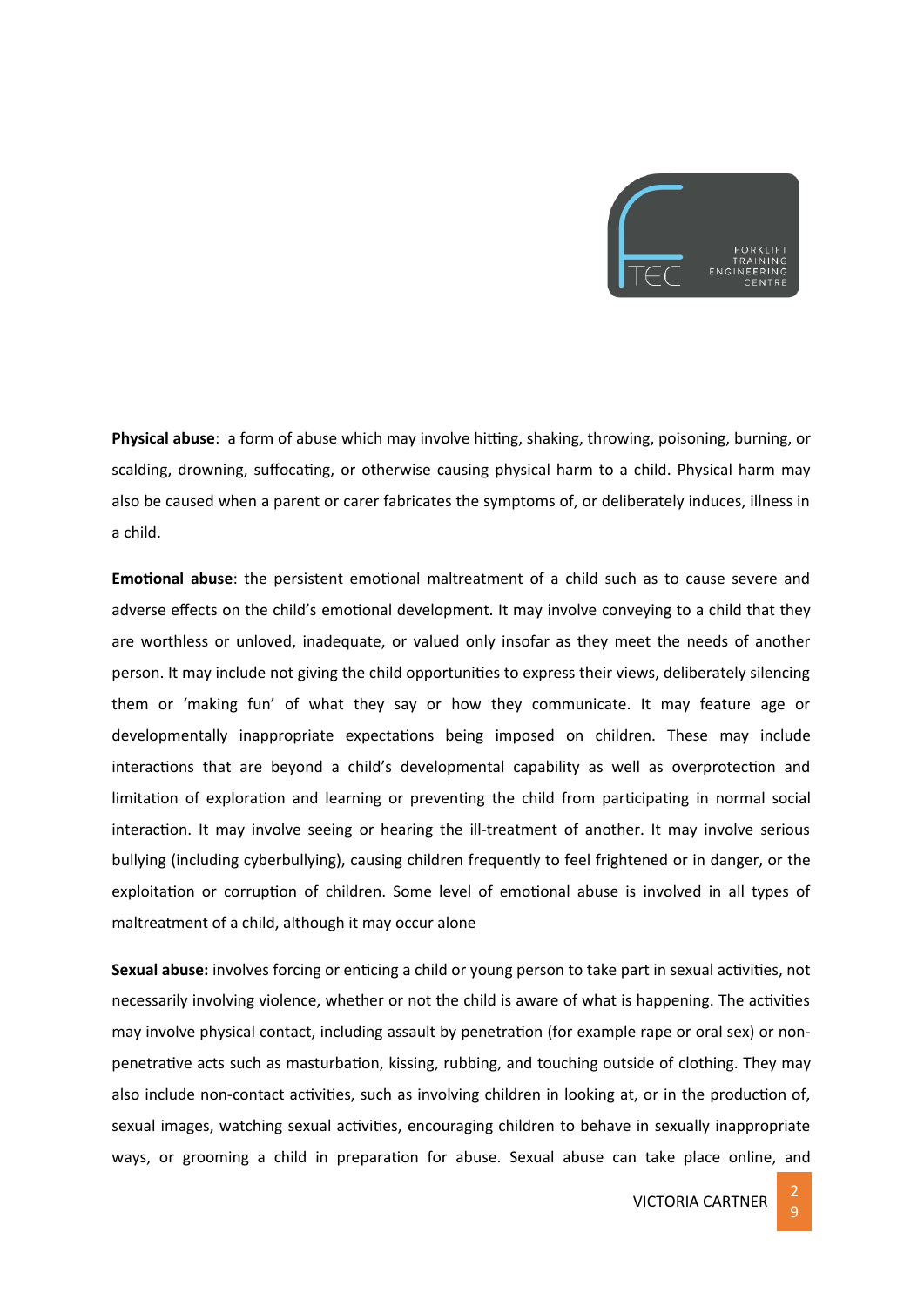technology can be used to facilitate offline abuse. Sexual abuse is not solely perpetrated by adult males. Women can also commit acts of sexual abuse, as can other children. The sexual abuse of children by other children is a specific safeguarding issue.



**Neglect:** the persistent failure to meet a child's basic physical and/or psychological needs, likely to result in the serious impairment of the child's health or development. Neglect may occur during pregnancy as a result of maternal substance abuse. Once a child is born, neglect may involve a parent or carer failing to: provide adequate food, clothing, and shelter (including exclusion from home or abandonment); protect a child from physical and emotional harm or danger; ensure adequate supervision (including the use of inadequate caregivers); or ensure access to appropriate medical care or treatment. It may also include neglect of, or unresponsiveness to, a child's basic emotional needs.

**Domestic Abuse:** The Domestic Abuse Act 2021 received Royal Assent on 29 April 2021. The Act introduces the first ever statutory definition of domestic abuse and recognises the impact of domestic abuse on children, as victims in their own right, if they see, hear, or experience the effects of abuse. The statutory definition of domestic abuse, based on the previous cross-government definition, ensures that different types of relationships are captured, including ex-partners and family members. The definition captures a range of different abusive behaviours, including physical, emotional, and economic abuse and coercive and controlling behaviour. Both the person who is carrying out the behaviour and the person to whom the behaviour is directed towards must be aged 16 or over and they must be "personally connected" (as defined in section 2 of the 2021 Act). Types of domestic abuse include intimate partner violence, abuse by family members, teenage relationship abuse and child/adolescent to parent violence and abuse. Anyone can be a victim of domestic abuse, regardless of sexual identity, age, ethnicity, socioeconomic status, sexuality or background and domestic abuse can take place inside or outside of the home. The government will issue statutory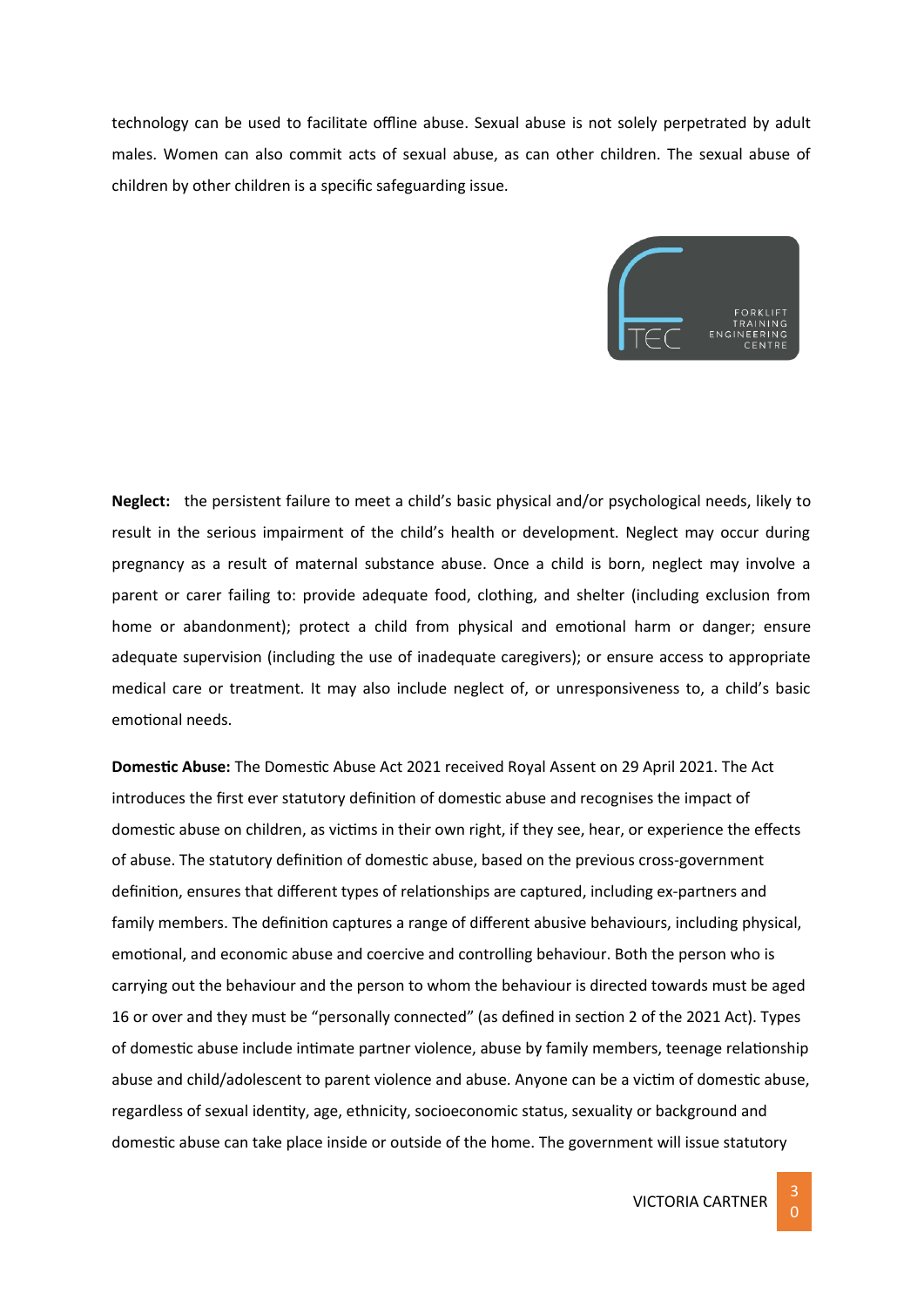guidance to provide further information for those working with domestic abuse victims and perpetrators, including the impact on children. All children can witness and be adversely affected by domestic abuse in the context of their home life where domestic abuse occurs between family members.



Experiencing domestic abuse and/or violence can have a serious, long lasting emotional and psychological impact on children. In some cases, a child may blame themselves for the abuse or may have had to leave the family home as a result. Young people can also experience domestic abuse within their own intimate relationships. This form of peer-on-peer abuse is sometimes referred to as 'teenage relationship abuse'. Depending on the age of the young people, this may not be recognised in law under the statutory definition of 'domestic abuse' (if one or both parties are under 16).

### **Appendix B If you have concerns about a child:**

If the child is at immediate risk call the Police on 999 (Police must be informed of all sexual assault cases)

To make an urgent referral to the relevant MASH team.<br>VICTORIA CARTNER 1

To make a Prevent referral use the Prevent referral form and send to For questions contact 01380 826454 or 01278 647466 It may be necessary to also refer to MASH – take advice from MASH or the Prevent numbers above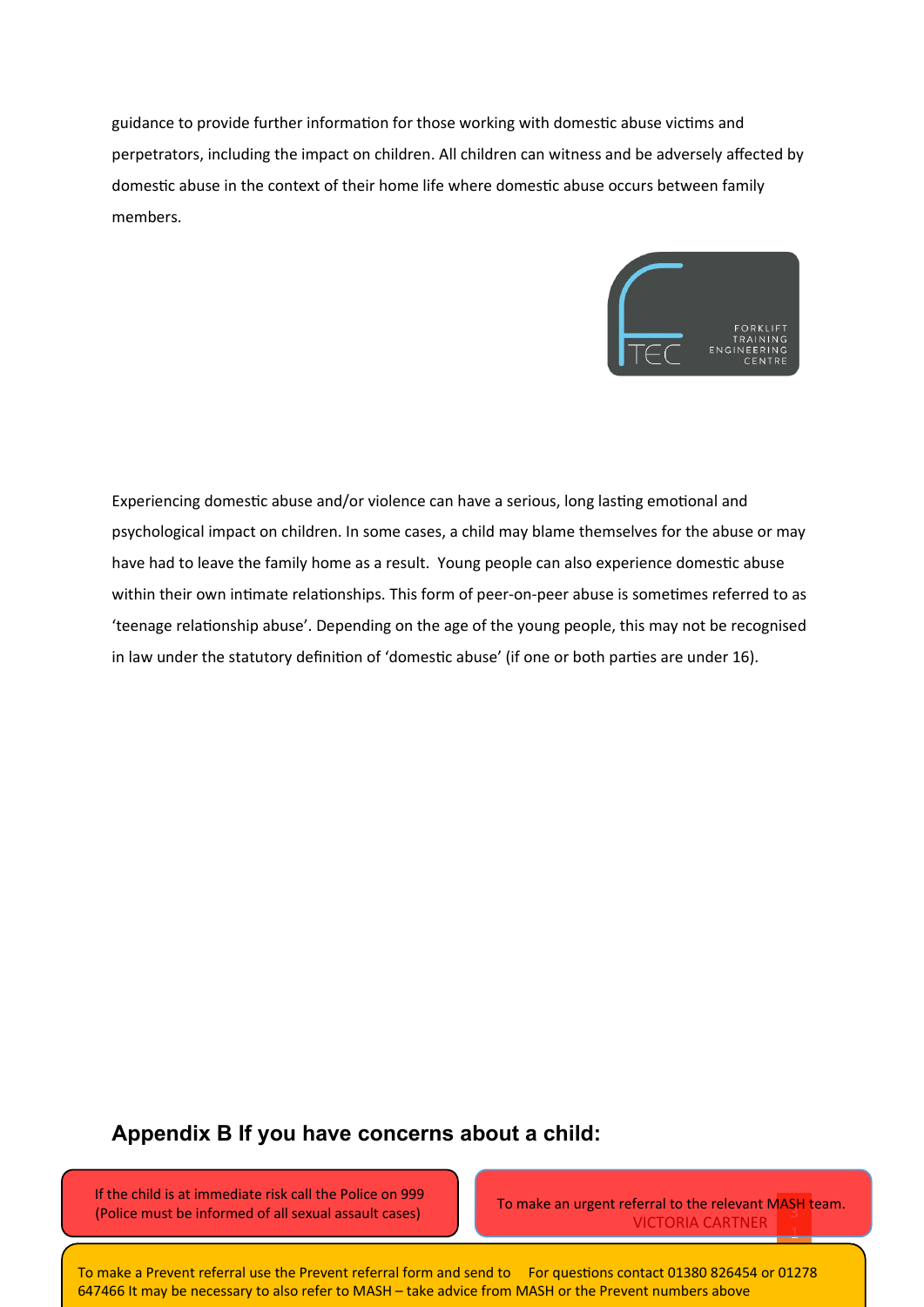**Sharing / recording concerns** An individual with concerns about a child takes immediate action by following the school policy and informs a designated member of the safeguarding team. The DSL will consider the information, in the context of any other concerns / disclosures, and decide on next steps. Parents / carers should be involved at this stage, **unless to do so may place the child at increased risk of significant harm, in which case advice should be sought from MASH.**



If you have a concern about an adult, raise your concerns immediately with the Director who will refer to the LADO (Local Area Designated Officer).

**Children's social care consideration** Children's social care decides within 1 working day what action will be taken, including if an assessment is needed and **feedback to the referrer.** This decision will be made using the Swindon threshold document.

**Referral to children's social care** The DSL will make a telephone referral in the first instance to MASH. This must be The Managing Director is Karl Baum.

If the Managing Director is not available, sontact the most senior member of staff on site If the Managing Director is not available, contact the most senior member of staff on site.<br> **If the Managing Director is not available**, contact the most senior member of staff on site.

If your concern is about the Managing Director, contact the LADO - Swindon Borough Council

 $\blacksquare$ Child in  $\blacksquare$  LADO@swindon.gov.uk LADO 01793 463 854

action taken by police, NSPCC, or social worker. Section 47 assessment – child identified as at risk of significant harm, possible child protection plan Section 17 assessment – child identified as at need and appropriate support identified. All schools and colleges should allow local authorities access to facilitate arrangements.

**No. 1989 NSPCC 0800 028 0285** referral does not meet the threshold, and  $\epsilon$  is the threshold, and  $\epsilon$ 

specialist or universal services; **children's social care will feedback to the referrer.** For any concerns that Early Help provided at level 2 is not working and things are not getting better for the child, discuss this with the child, parents/carers and refer to MASH.

For help and advice or if a member of staff feels their genuine concerns are not being addressed, they For help and advice or if a member of staff feels their genuine concerns are not being addressed, they being at they may contact:

General guidance can be found at:

Advice on whistleblowing<https://www.gov.uk/whistleblowing>

The NSPCC whistleblowing helpline is available for staff who do not feel able to raise concerns regarding

child protection failures internally.

Staff can call: 0800 028 0285 – line is available from 8:00 AM to 8:00 PM, Monday to Friday and Email:

[help@nspcc.org.uk.](mailto:help@nspcc.org.uk)

2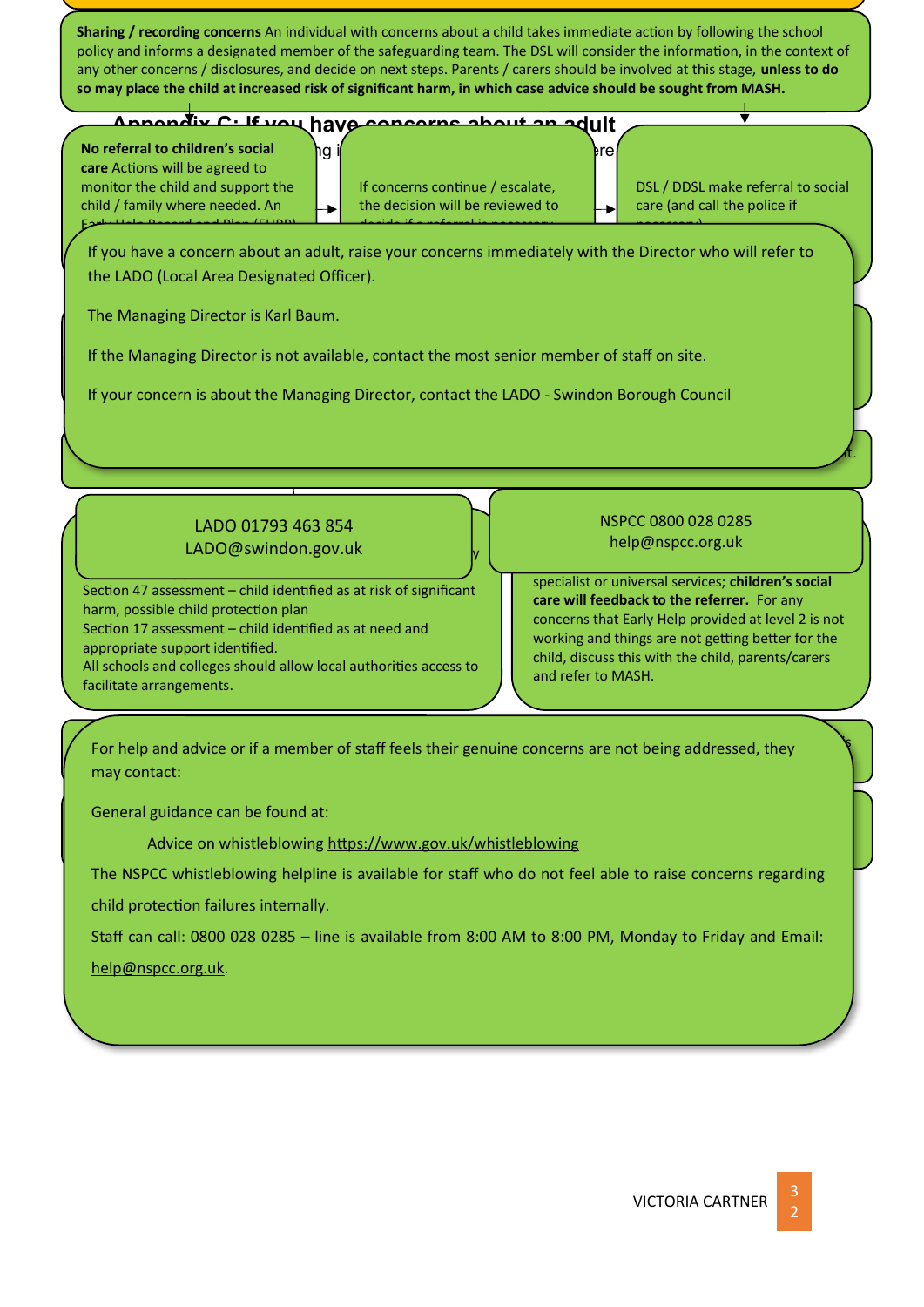## **Appendix D**

### **Dealing with a Disclosure of Abuse**

### **When a child tells me about abuse s/he has suffered, what must I Remember?**

- Stay calm.
- Do not communicate shock, anger, or embarrassment.
- Reassure the child. Tell her/him you are pleased that s/he is speaking to you.
- Never promise confidentiality. Assure her/him that you will try to help but let the child know that you may have to tell other people in order to do this. State who this will be and why.
- Encourage the child to talk but do not ask "leading questions" or press for information.
- Listen and remember.
- Check that you have understood correctly what the child is trying to tell you.
- Praise the child for telling you. Communicate that s/he has a right to be safe and protected.
- It is inappropriate to make any comments about the alleged offender.
- Be aware that the child may retract what s/he has told you. It is essential to record all you have heard.
- At the end of the conversation, tell the child again who you are going to tell and why that person or those people need to know.
- As soon as you can afterwards, make a detailed record of the conversation using the child's own language. Include any questions you may have asked. Do not add any opinions or interpretations. Add your name, date, and signature to this record. Alter this to reflect your CP recording system, ensure any handwritten notes are given to the DSL for filing
- Pass this record on as soon as possible, immediately if significant risk is identified, to the DSL

It is not education staff's role to seek disclosures or investigate. Their role is to observe that something may be wrong, ask about it, listen, be available and ensure the child is supported through any disclosure process.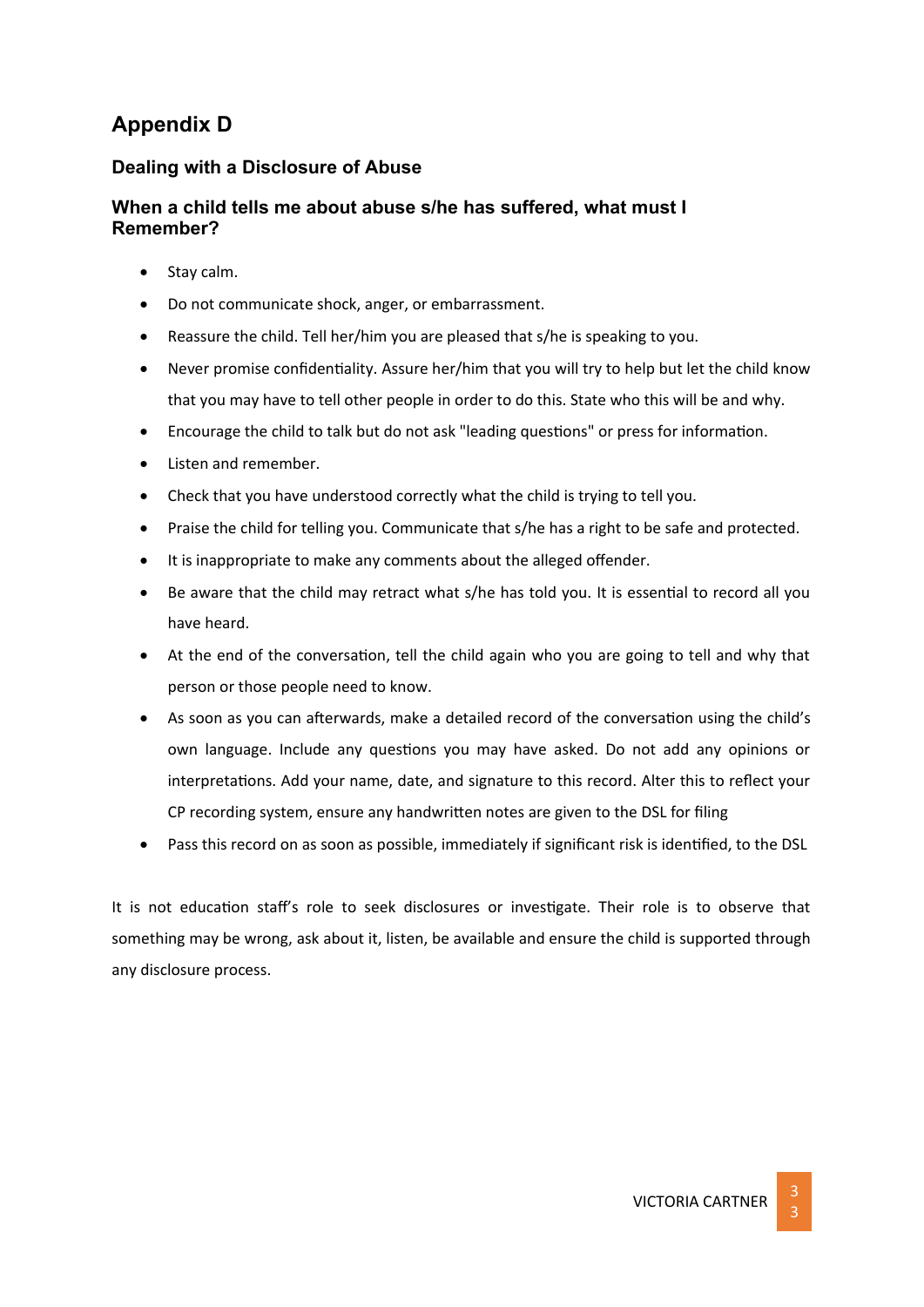## **Appendix E For Centre use only**

| <b>F-TEC</b> |                         |              |
|--------------|-------------------------|--------------|
| <b>DSL</b>   | <b>Victoria Cartner</b> | 01793 686182 |
| <b>DDSL</b>  | <b>Joanne Carter</b>    | 01793 686182 |

| <b>LOCAL AUTHORITY</b> |  |  |  |
|------------------------|--|--|--|
| <b>MASH</b>            |  |  |  |
| <b>MASH</b>            |  |  |  |
| <b>Education</b>       |  |  |  |
| <b>Adviser</b>         |  |  |  |
| <b>Early Help</b>      |  |  |  |
| <b>LADO</b>            |  |  |  |
| Lead                   |  |  |  |
| <b>Safeguarding</b>    |  |  |  |
| <b>Adviser</b>         |  |  |  |

| <b>Police</b>  |  |
|----------------|--|
| PCSO           |  |
| <b>Prevent</b> |  |